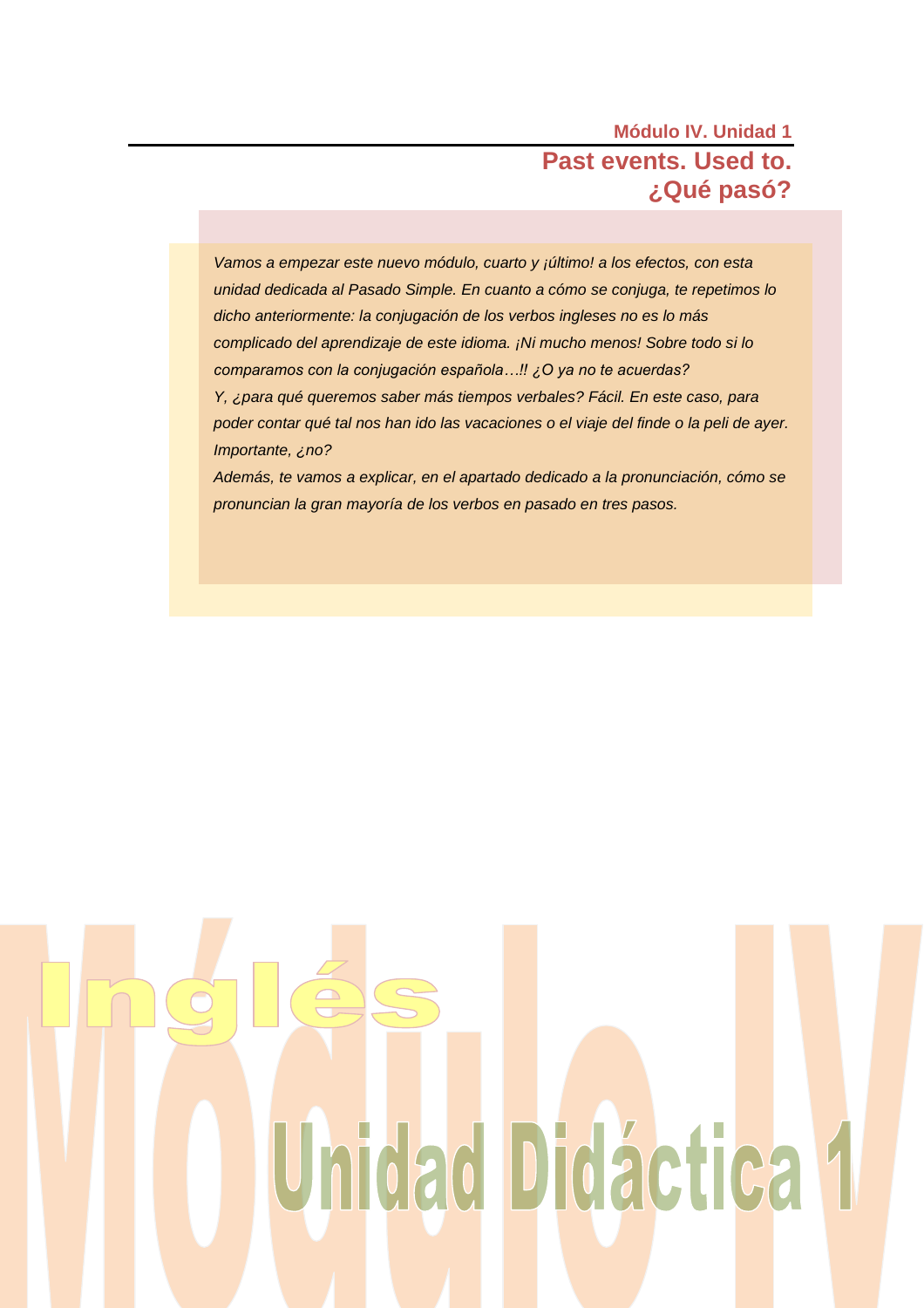# Índice

| SITIOS WEB DE REFERENCIA |  |
|--------------------------|--|
|                          |  |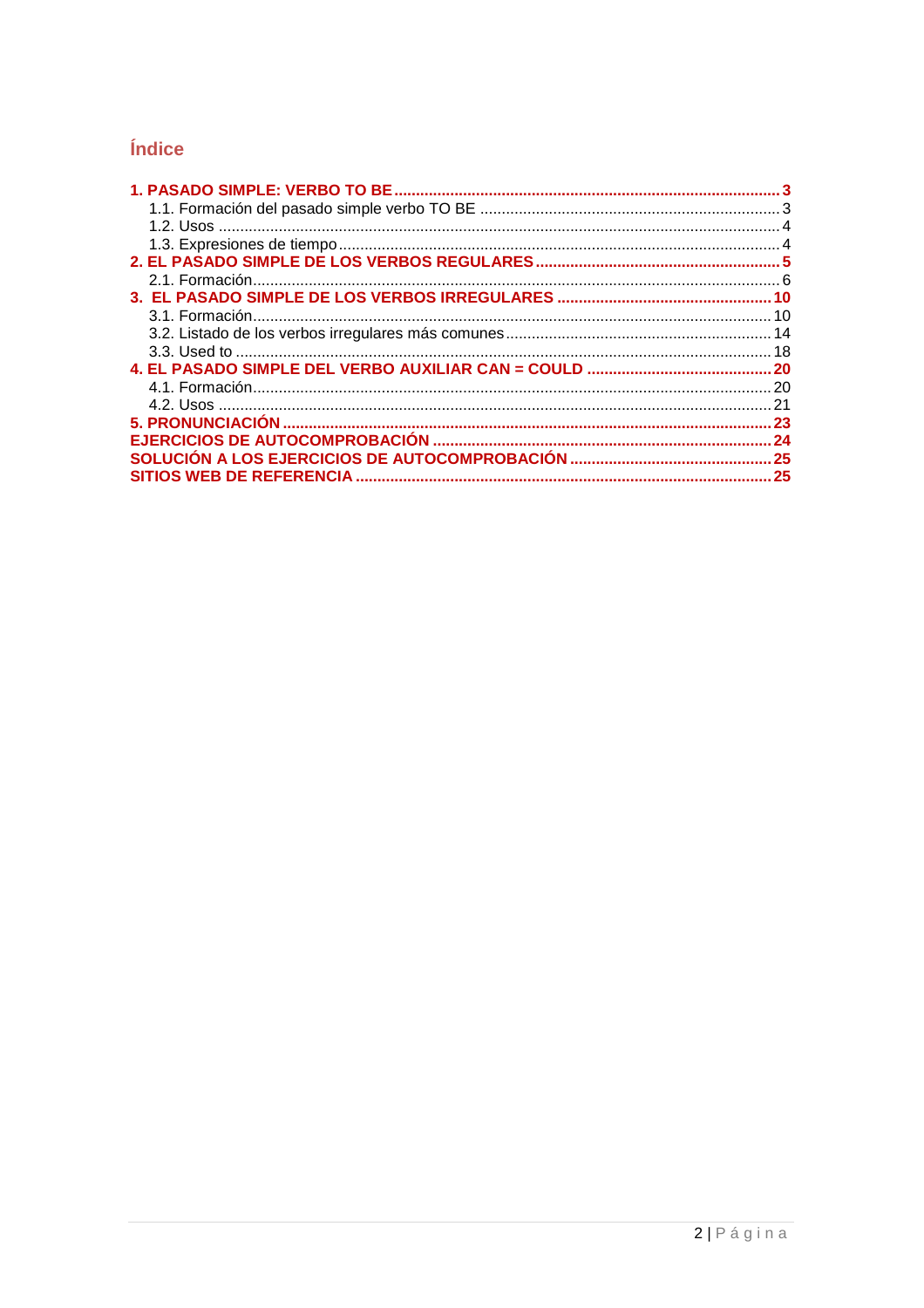# <span id="page-2-0"></span>**1. Pasado Simple: verbo To be**

Ya hemos hecho referencia a este verbo en profundidad en la Unidad 1 del Módulo III. Aquí te ofrecemos un resumen para que puedas dar un vistazo para refrescar los conceptos:

| <b>Affirmative form</b> | <b>Negative form</b> | Interrogative form |
|-------------------------|----------------------|--------------------|
| I am                    | I am not             | Am $12$            |
| You are                 | You are not          | Are you?           |
| He is                   | He is not            | Is he?             |
| She is                  | She is not           | Is she?            |
| It is                   | It is not            | $Is$ it?           |
| We are                  | We are not           | Are we?            |
| You are                 | You are not          | Are you?           |
| They are                | They are not         | Are they?          |

PRESENTE SIMPLE VERBO **TO BE**:

# <span id="page-2-1"></span>**1.1. Formación del pasado simple verbo TO BE**

| <b>Affirmative</b> | <b>Negative</b><br>Long form $=$ | <b>Negative</b><br>= Short form | <b>Interrogative</b> |
|--------------------|----------------------------------|---------------------------------|----------------------|
| l was              | I was not $=$                    | I wasn't                        | Was $1, \ldots, ?$   |
| You were           | You were not $=$                 | You weren't                     | Were you $\dots$ ?   |
| He was             | He was not $=$                   | He wasn't                       | Was he $\sqrt{2}$    |
| She was            | She was not $=$                  | She wasn't                      | Was she $\ldots$ ?   |
| It was             | It was not $=$                   | It wasn't                       | Was it $\ldots$ ?    |
| We were            | We were not $=$                  | We weren't                      | Were we?             |
| You were           | You were not $=$                 | You weren't                     | Were you ?           |
| They were          | They were not $=$                | They weren't                    | Were they $\dots$ ?  |

Recordar que el uso de formas largas o cortas (con o sin contracción) es una cuestión de estilo, el significado es el mismo.

**Short answers /Respuestas cortas**

Were you at home yesterday? -Yes, I was / No, I wasn't Was she your best friend? -Yes, she was / No, she wasn't

Ejemplos:

He was very ill last week.<br>We weren't very happy with the hotel -No estábamos muy contentos con el hotel. -No estábamos muy contentos con el hotel. Were they ready for the exam?  $-2$  Estaban preparados para el examen?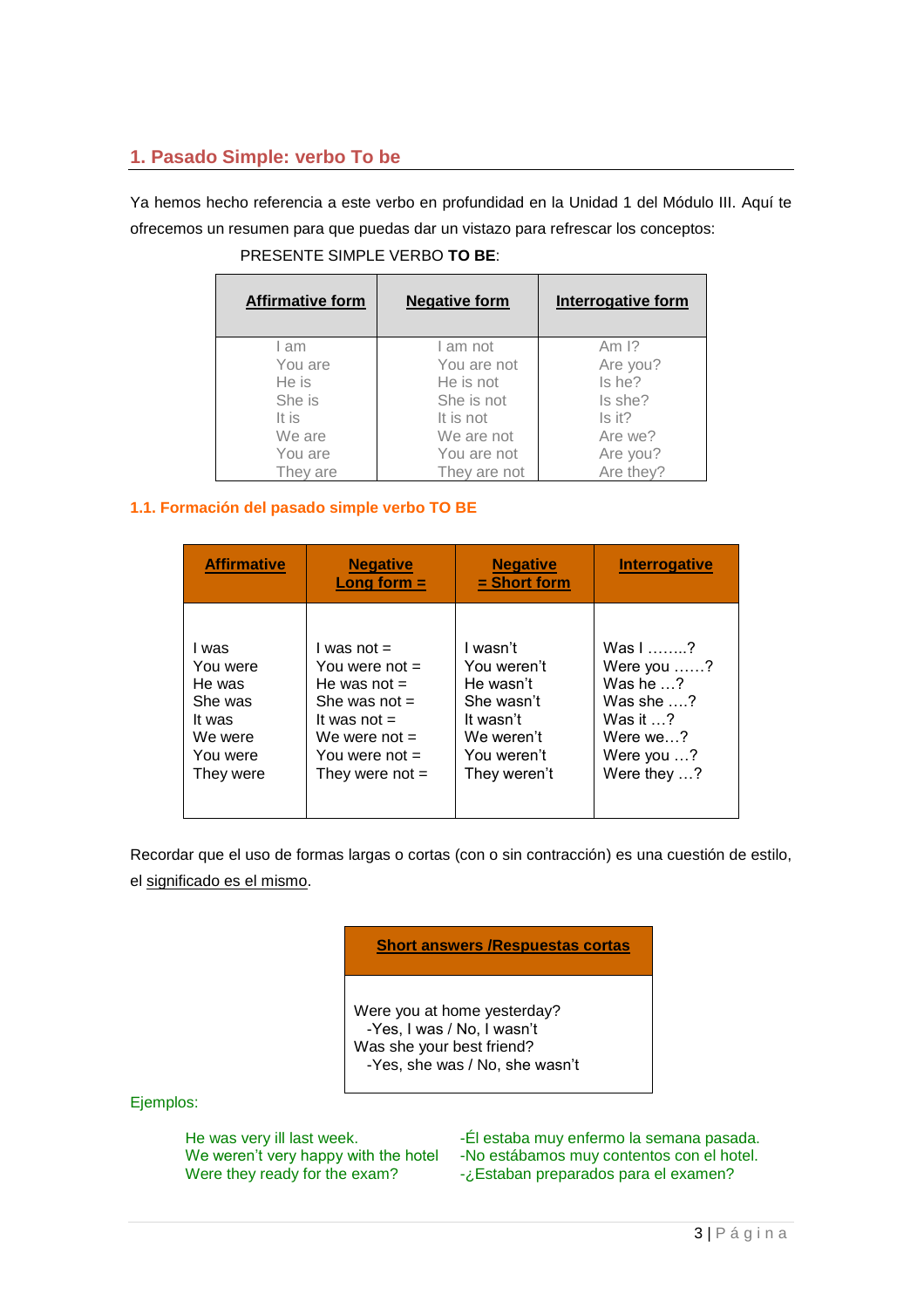# <span id="page-3-0"></span>**1.2. Usos**

Expresa acciones que comenzaron y terminaron en un punto concreto del pasado. Corresponde normalmente al pretérito imperfecto del verbo ser o estar en español.

# <span id="page-3-1"></span>**1.3. Expresiones de tiempo**

Es frecuente ver los verbos en este tiempo acompañado de estas expresiones:

**yesterday, last week/ month/ year, Monday, etc.**

**Actividad 1. Translate the following questions / Traduce las siguientes preguntas:**

- 1. Was the weather good yesterday?
- 2. Were your friends at the cinema last weekend?
- 3. How old were you last year?
- 4. Was your sister in London last month?
- 5. Were you in bed at 10 o'clock last night?
- 6. Was your teacher late this morning?
- 7. Were your new trousers very expensive?
- 8. Why were you late this morning?
- 9. Where were your parents last Monday?
- 10. When was your birthday?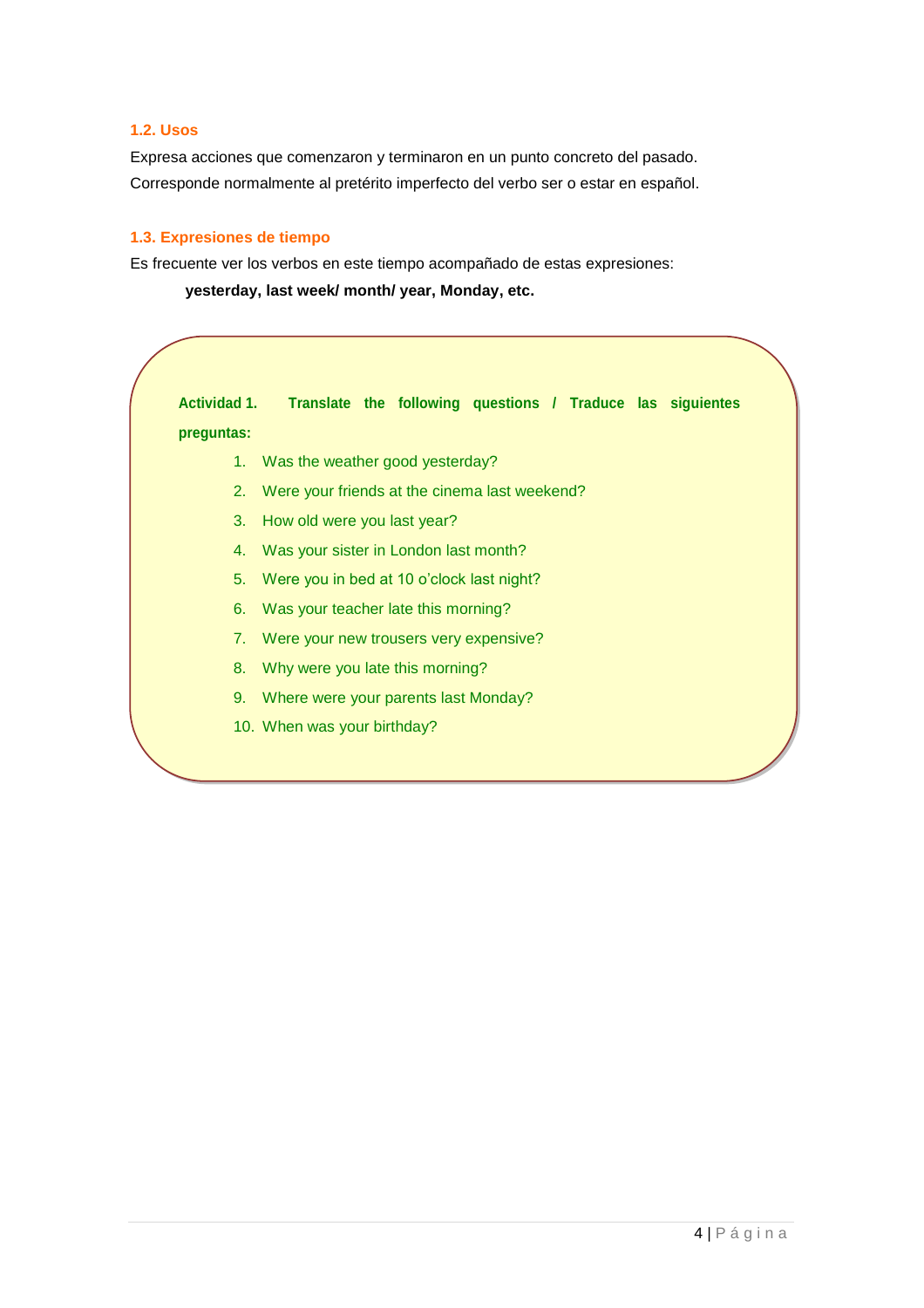|    | raining.                                              |
|----|-------------------------------------------------------|
|    |                                                       |
| 5. |                                                       |
| 6. |                                                       |
|    | afraid of mice.                                       |
|    |                                                       |
| 9. |                                                       |
|    | 10. Peter and Sue  (not) at home when the phone rang. |

# *RECUERDA*

*Verbos regulares son aquellos que forman su pasado añadiendo –ed a la raíz del verbo*

# <span id="page-4-0"></span>**2. El pasado simple de los verbos regulares**

Empecemos por explicar qué son los verbos regulares y por lo tanto, de cuáles estamos hablando. Como su nombre indica, los verbos regulares son los que siguen alguna regla en cuanto a su formación o estructura. En este sentido, la regla general dice que "los verbos regulares forman el tiempo pasado añadiendo a su forma raíz (infinitivo) la terminación (sufijo) **–ed"**.

Ejemplos:

play + ed stay + ed watch + ed

Cuando no cumplen esta regla, nos encontramos con los **verbos irregulares**.

Ejemplos:

 $\sin \theta \rightarrow \text{sat}$  $come$   $\rightarrow$  came tell  $\rightarrow$  told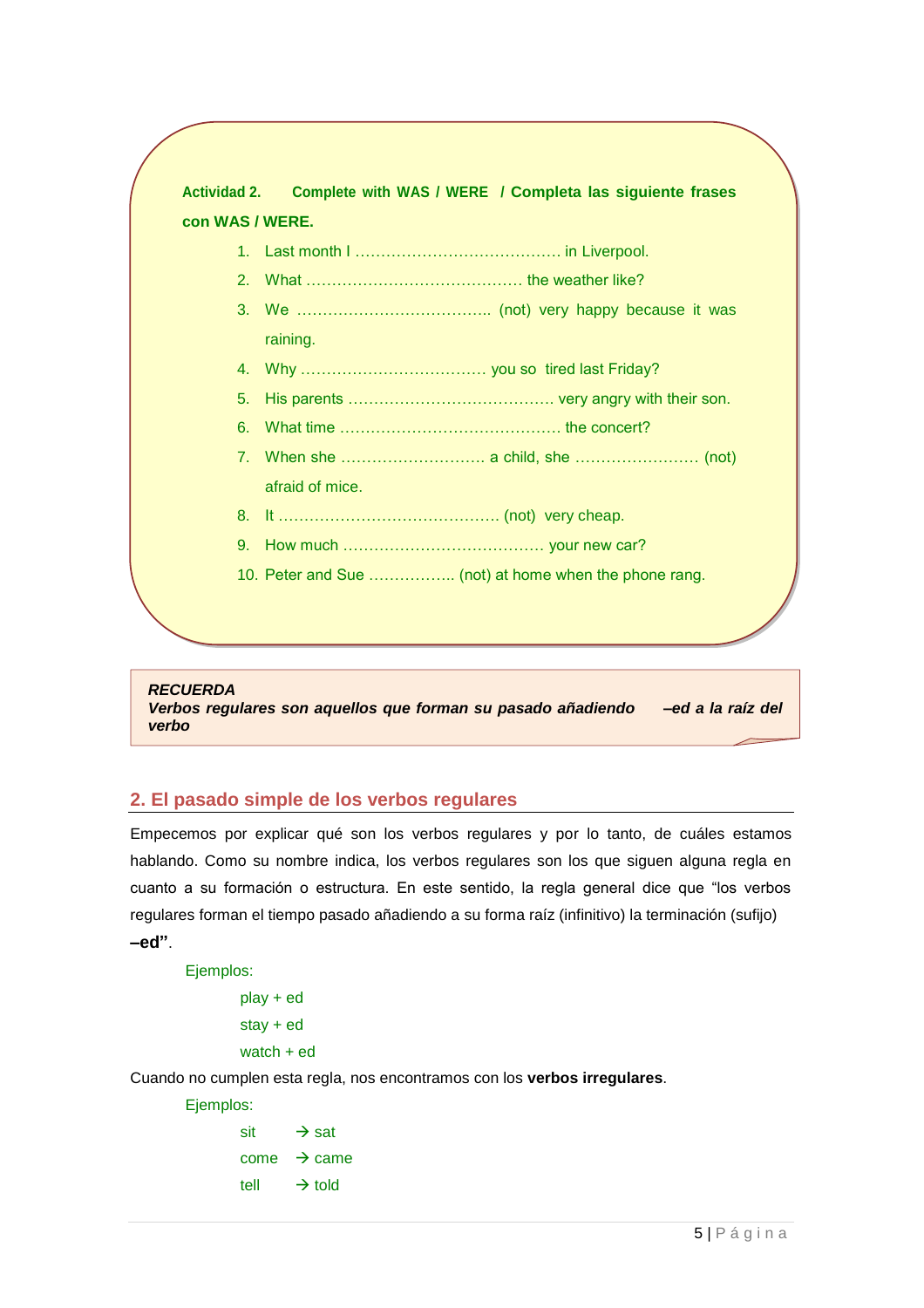# <span id="page-5-0"></span>**2.1. Formación**

| <b>Affirmative</b> | <b>Negative</b><br>Long form $=$ | <b>Negative</b><br>$=$ Short form | <b>Interrogative</b> |
|--------------------|----------------------------------|-----------------------------------|----------------------|
| I played           | I did not play                   | I didn't play                     | Did I play?          |
| You played         | You did not play                 | You didn't play                   | Did you play?        |
| He played          | He did not play                  | He didn't play                    | Did he play?         |
| She played         | She did not play                 | She didn't play                   | Did she play?        |
| It played          | It did not play                  | It didn't play                    | Did it play?         |
| We played          | We did not play                  | We didn't play                    | Did we play?         |
| You played         | You did not play                 | You didn't play                   | Did you play?        |
| They played        | They did not play                | They didn't play                  | Did they play?       |

# **Short answers /Respuestas cortas**

Did you visit Liverpool last summer? Yes, I did / No, I didn´t. Did he stay in a hotel? Yes, he did / No, he did´t.

Ejemplos:

My brother washed this pullover by hand. -Mi hermano lavó este jersey a mano.

My car didn't start this morning. -Mi coche no arrancó esta mañana.

What did you do yesterday? -¿Qué hiciste ayer?

# RECUERDA

```
-Utilizamos el auxiliar did para interrogar y negar en pasado.
```
-Con el auxiliar **did** el verbo principal pasa a **infinitivo**.

- El auxiliar **did** asume número, tiempo y persona y el verbo principal de la oración siempre va en infinitivo.

Para hacer oraciones interrogativas con el auxiliar did, el orden es siempre el siguiente:

Auxliar + sujeto + verbo principal + complemento ?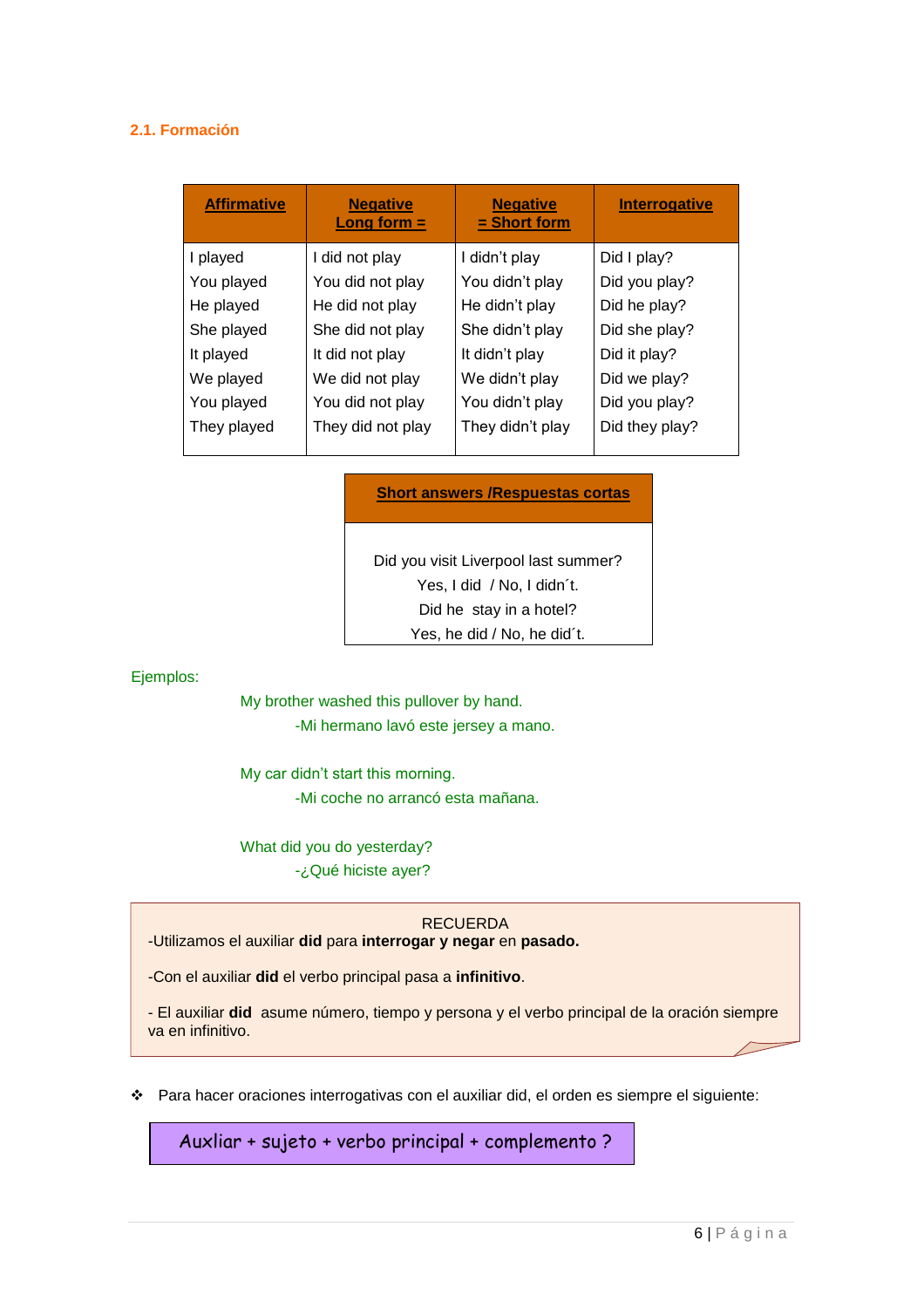Ejemplo:

Did he clean his bedroom yesterday?

-¿Limpió su habitación ayer?

# RECUERDA

Si existe una WH- question en la frase interrogativa, ésta ocupa siempre el primer lugar. **When** did he cook the dinner?

# **REGLAS ORTOGRÁFICAS**

1.-Si el verbo termina en –e, ésta no se duplica y tan solo añadimos **–d**. Ejemplo: Present: decide decided 2.-Si el verbo termina en consonante añadimos **–ed** Ejemplo: Present: call Past: call**ed** 3.-Si el verbo es monosílabo y termina en **consonante + vocal + consonante**, se duplica la última consonante.<br>Ejemplo: P Present: stop Past: stop**ped** 4.-Si el verbo termina en -y precedida de consonante, ésta pasa a ser -i y añadimos –ed Ejemplo: Present: study<br>Past: studie Past: stud**ied** 5.-Si el verbo termina en -y precedida de vocal, ésta se mantiene y añadimos –ed Ejemplo: Present: play<br>Past: playe Past: play**ed**

**Actividad 3. Complete the following chart with past tenses and translation /** 

**Completa la siguiente tabla con los pasados y la traducción.**

| <b>PRESENT</b> | <b>PAST</b> | <b>MEANING / Significado</b> |
|----------------|-------------|------------------------------|
| Rain           | rained      | <b>llover</b>                |
| <b>Work</b>    |             |                              |
| <b>Travel</b>  |             |                              |
| <b>Marry</b>   |             |                              |
| Call           |             |                              |
| <b>Study</b>   |             |                              |
| Want           |             |                              |
| Introduce      |             |                              |
| Cook           |             |                              |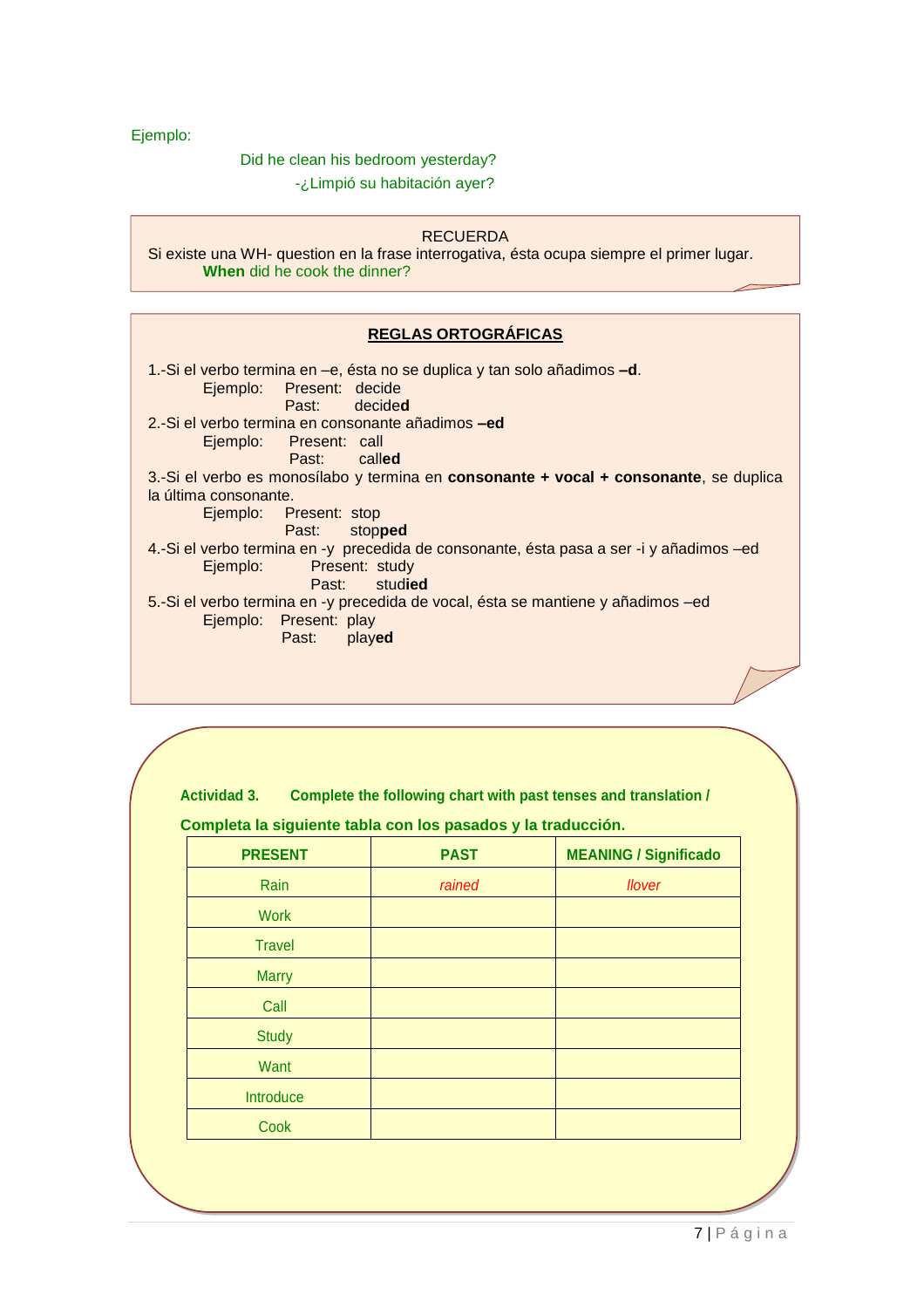**Actividad 4. Write the right form of the past tense of the verbs in brackets. Escribe en la forma correcta del pasado simple los verbos entre paréntesis.**

- 1. Joey …………………… (marry) Meg last March.
- 2. Peter…………………………………. (not/want) to come to the party.
- 3. She ………………………………….. (walk) for an hour.
- 4. When ……………………………..…. (you/paint) your house?
- 5. My wife …………………………….. (study) Maths at the university.
- 6. His sister …………………………………….. (not/clean) her shoes in the morning.
- 7. …………………………………… (Paul/ live) in London last year?
- 8. I …………………………………………(enjoy) a lot in your party.
- 9. When …………………………………… the football match (finish)?
- 10. Last summer my husband ……………………………….. (repair) his old

**Actividad 5. Complete the text with the past tense of the verbs in brackets / Completa el texto con la forma en pasado de los verbos indicados.**

My aunt and uncle were in our town for a visit last weekend. They (1) ……………… (not stay) at our flat – they (2) ……………… (stay) in a hotel in the centre of town. Their room was nice, but my aunt (3) ……… (not like) the food. She (4) ……………… (visit) us on Saturday, and she and mum (5) ……………… (talk) all afternoon. My uncle (6) ……………… (not want) to sit inside, so he and I (7) ………………… (walk) to the stadium to watch the football match. But we (8) ……………… (not have) a very good time because our team (9) ………………(not play) well and at 3.30 it (10) ……………… (start) to

.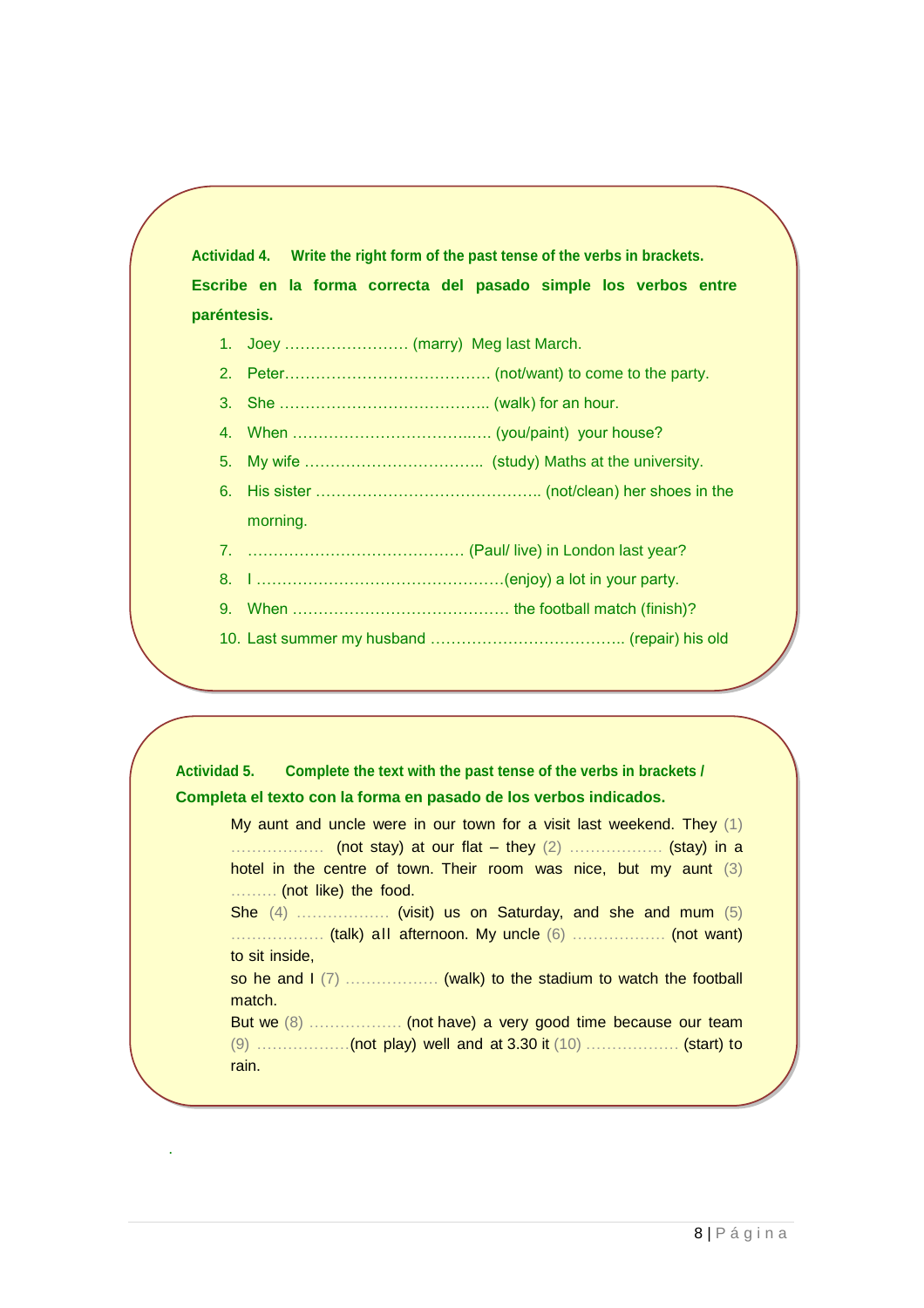

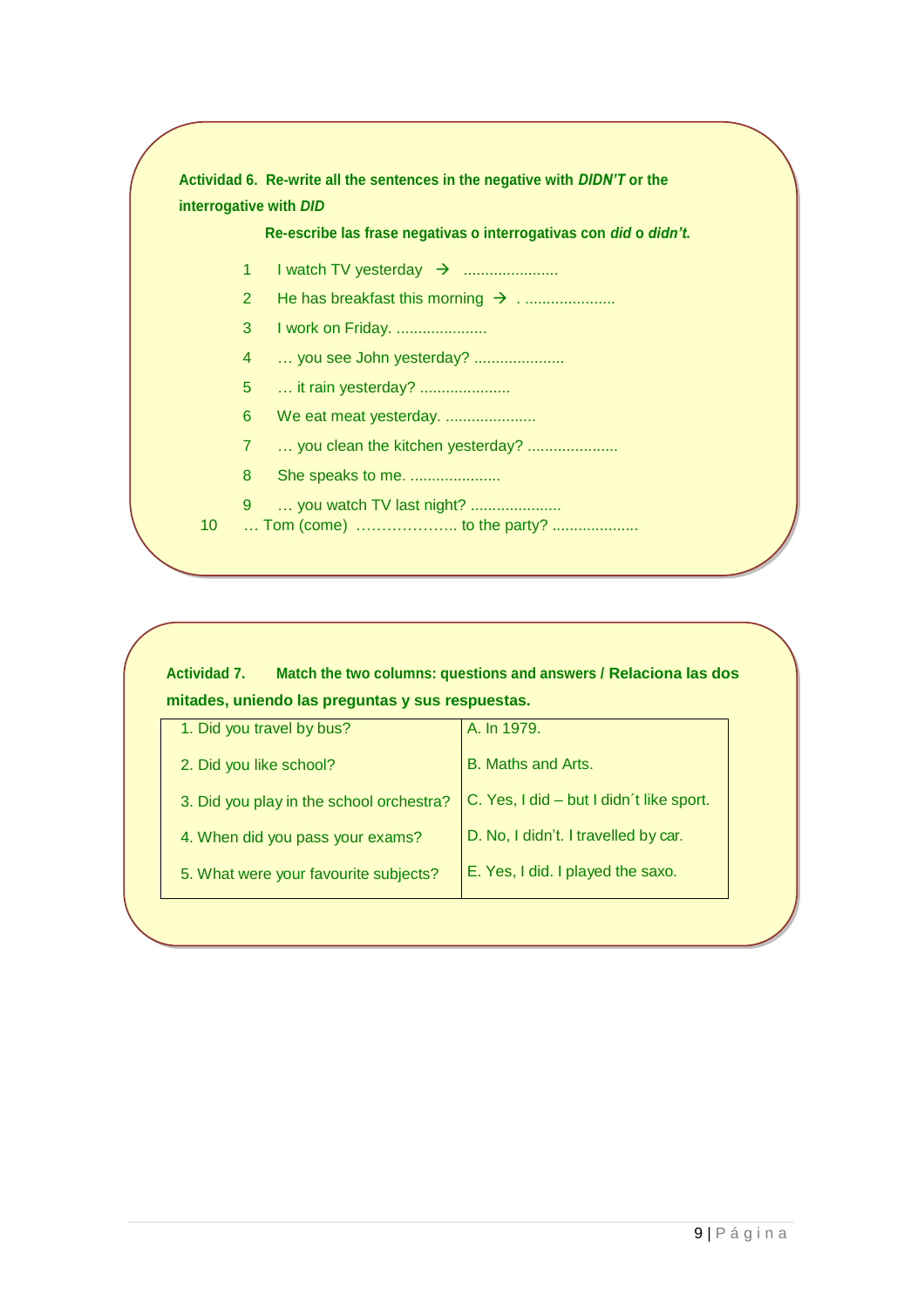

# <span id="page-9-0"></span>**3. El pasado simple de los verbos irregulares**

*Los verbos irregulares NO siguen ninguna regla para formar el pasado o participio de pasado (de ahí el nombre de irregulares).*

# <span id="page-9-1"></span>**3.1. Formación**

1. Pueden tener las tres formas (presente, pasado y participio de pasado) iguales, por ejemplo:

| <b>PRESENT</b> | <b>PAST</b> | <b>PAST PARTICIPLE</b> | MEANING |
|----------------|-------------|------------------------|---------|
| cut            | cut         | cut                    | cortar  |

2. Pueden tener dos formas iguales, por ejemplo:

| <b>PRESENT</b> | <b>PAST</b> | <b>PAST PARTICIPLE</b> | MEANING |
|----------------|-------------|------------------------|---------|
| buy            | bought      | bought                 | comprar |

3. Pueden tener las tres formas diferentes, por ejemplo:

| speak        | spoke | spoken          | hablar  |
|--------------|-------|-----------------|---------|
| PRESENT PAST |       | PAST PARTICIPLE | MEANING |

#### **RECUERDA**

Al utilizar el auxiliar **did** para negar o interrogar, el verbo principal tiene que estar en infinitivo.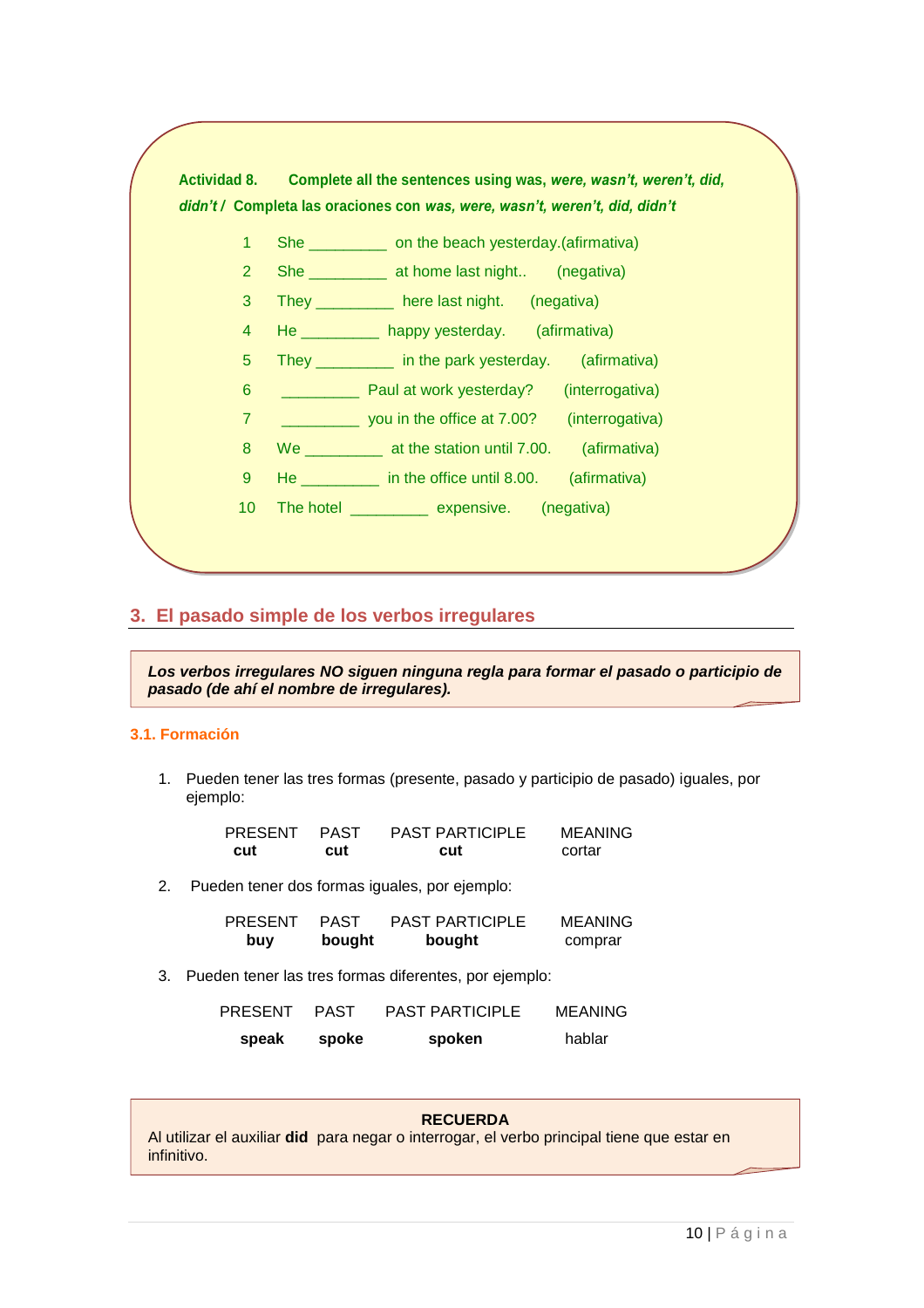Ejemplos:

Afirmativa<br>I ate with your cousin last weekend. **Negativa** 

He didn't bring your present. -Él no trajo tu regalo.

-Comí con tu prima el pasado fin de semana.

| Sujeto + didn't + infinitivo |                              |  |
|------------------------------|------------------------------|--|
| I didn't go                  | Yo no iba / fui              |  |
| You didn't go                | Tú no ibas / fuiste          |  |
| He/she/it didn't go          | El no iba / fue              |  |
| We didn't go                 | Nosotros no íbamos / fuimos  |  |
| You didn't go                | Vosotros no ibais / fuisteis |  |
| They didn't go               | Eles no iban / fueron        |  |

Interrogativa<br>Did you write a postcard last month?

Did you write a postcard last month? -¿Escribiste una postal el mes pasado?

# **RECUERDA**

No olvides el orden en las interrogativas:

 **V.Auxiliar + Sujeto + Verbo + Complementos?** Ejemplo:

Did\_\_\_\_\_\_ he\_\_\_\_ buy\_\_\_ milk and cheese?

 Si tenemos una **Wh-Question**, el pronombre interrogativo ocupa el primer lugar en la oración.

 **Wh +V.Aux + Sujeto + Verbo +Comp?**

Ejemplo:

Where did you meet Paul?

| Did + sujeto + infinitivo |                             |                                |          |  |
|---------------------------|-----------------------------|--------------------------------|----------|--|
| $Did$ I go?               | ¿lba / fui yo?              | Yes, you did<br>No, you didn't | Sí<br>No |  |
| Did you go?               | ¿lbas / fuiste tú?          | Yes, I did<br>No, I didn't     | Sí<br>No |  |
| Did he/she/it go?         | ¿lba / fue él?              | Yes, he did<br>No, he didn't   | Sí<br>No |  |
| Did we go?                | ¿Íbamos / fuimos nosotros?  | Yes, you did<br>No, you didn't | Sí<br>No |  |
| Did you go?               | ¿Ibais / fuisteis vosotros? | Yes, we did<br>No, we didn't   | Sí<br>No |  |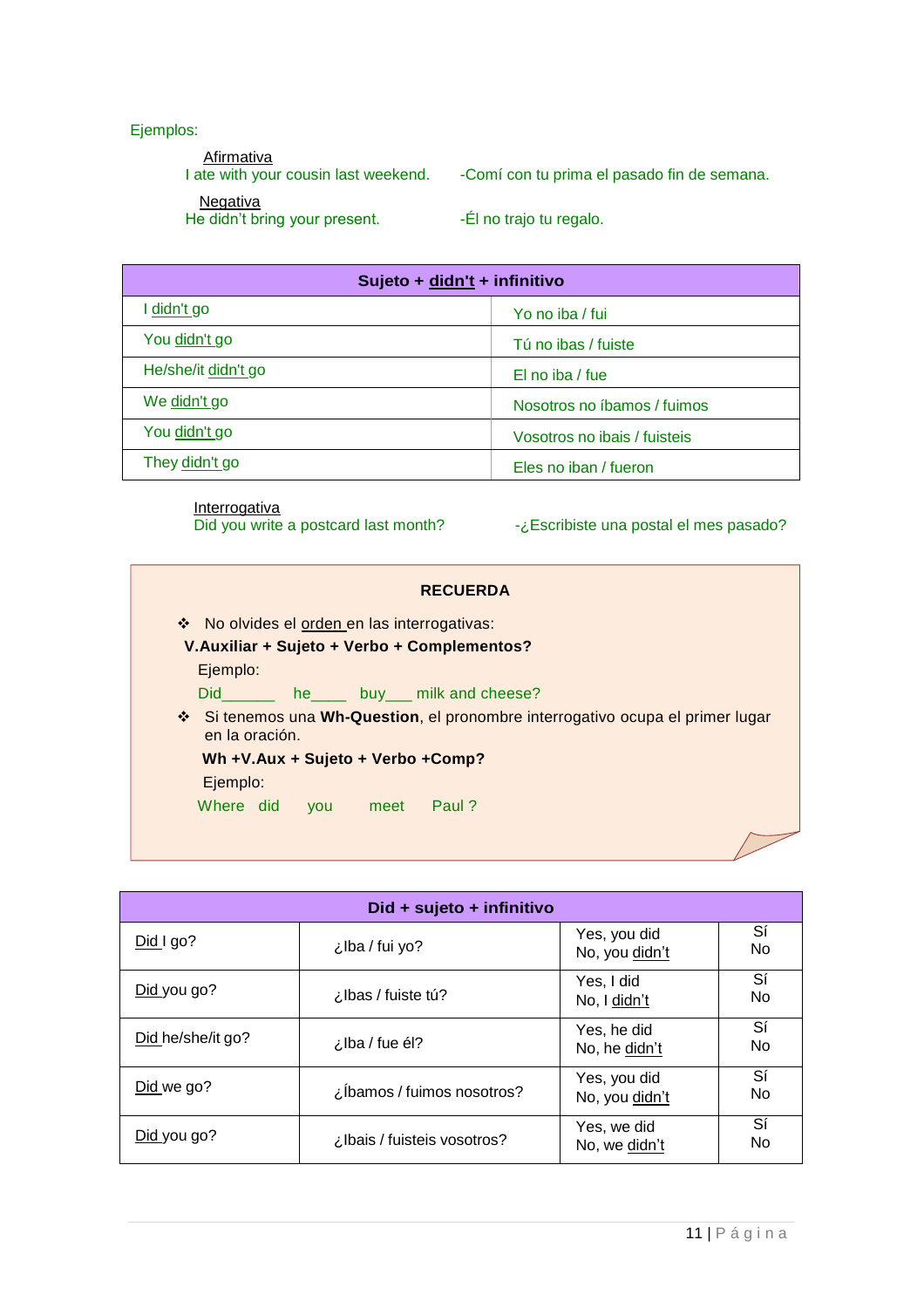**Actividad 9. Write questions with the words below. Use the Past Simple.** 

**Escribe preguntas con estas palabras usando el pasado simple.**

1- Laura/ leave/ the / party/ early.

.................................................................................... .

2-the/ man/ drive/ very/ fast

.................................................................................... .

3-your/ parents/ call/ last night

.................................................................................... .

**Actividad 10. Complete the text with the verbs in brackets. Use the Past Simple / Completa el texto con los verbos entre paréntesis en pasado simple.**

| Jessica Alba's career 1(start) when she was only six years old. |
|-----------------------------------------------------------------|
|                                                                 |
|                                                                 |
|                                                                 |
|                                                                 |
|                                                                 |
|                                                                 |
|                                                                 |
| luck, Carla!                                                    |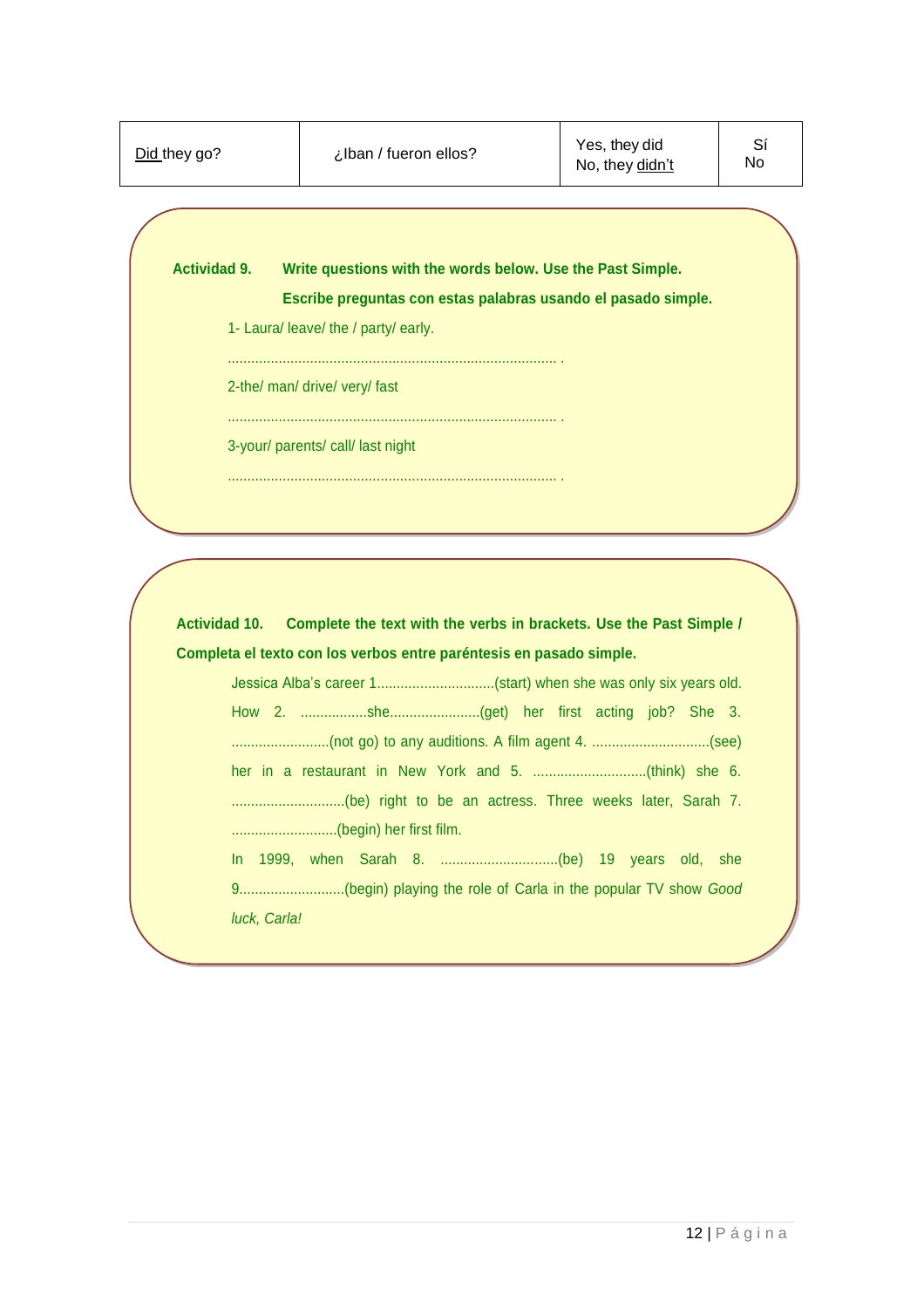**Actividad 11. Complete each sentence with the simple past tense of the verbs in the list / Completa cada frase con un verbo irregular de la siguiente lista en pasado simple.**

meet, send, fly, make, go, lose, leave, spend, bring, buy

- 1. My sister ………………………. a cake for breakfast.
- 2. Where ………………you ……………………… your keys?
- 3. On holidays, I ………………………………. shopping to Zara.
- 4. I …………………………… (not) the magazine.
- 5. We …………………………………. a week in Berlin.
- 6. What time …………………………. the train ……………………. ?
- 7. John ……………….… (not) to Cambridge to visit his girlfriend.
- 8. She ……………………………… her best friend when she was 8.
- 9. I ……………………………… a postcard to my family yesterday
- 10. He ……………………………………. (not) a souvenir.

**Actividad 12. Write these sentences in Spanish / Escriba las siguientes frases en castellano.**

I didn't have dinner yesterday, I wasn't hungry.

…………………………………

They went to see their family last week.

…………………………………

They were late, so they drove all night to be on time.

…………………………………

My mother gave me this present for my birthday.

…………………………………

Where was your mobile phone? I found it under my bed.

…………………………………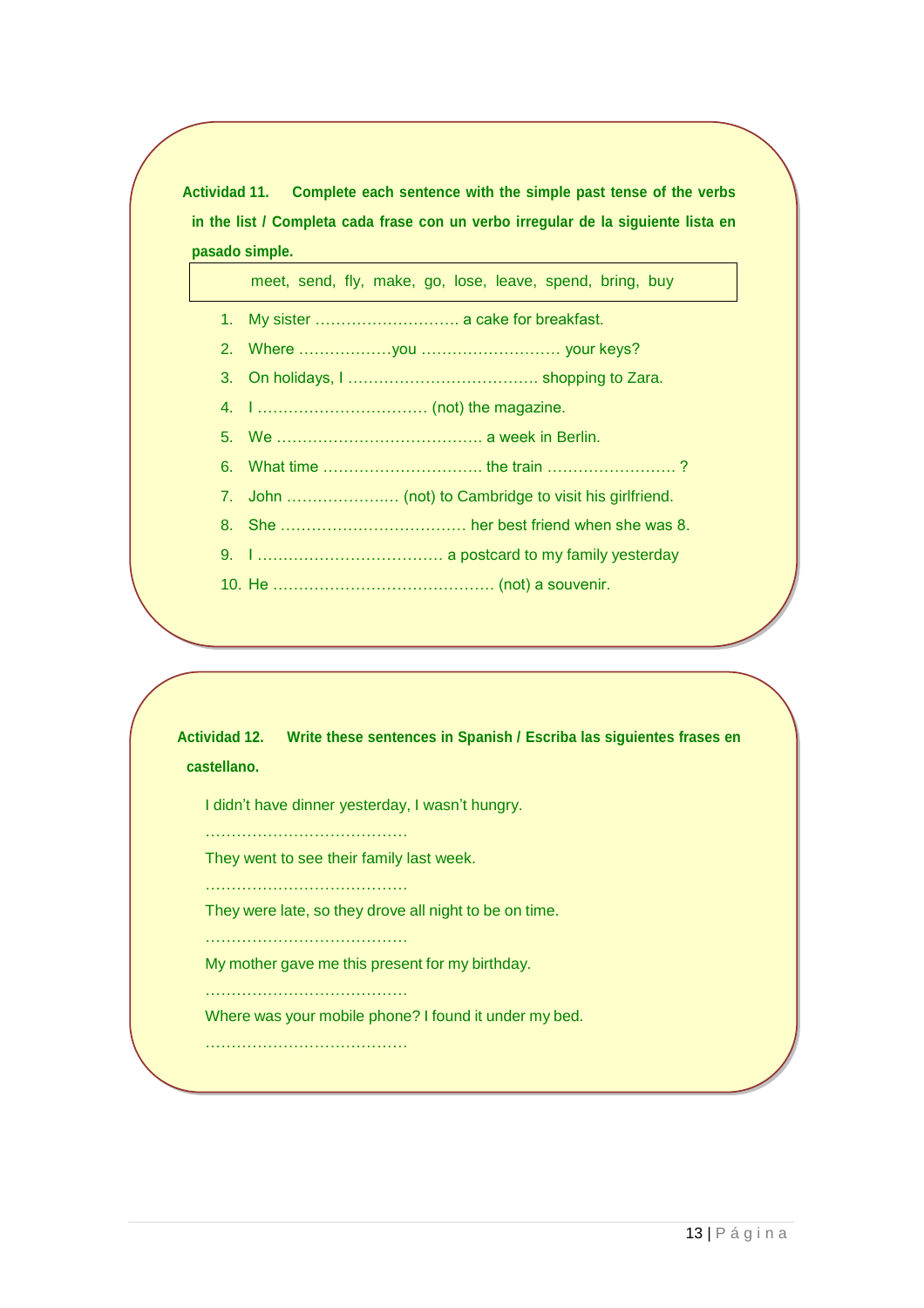# <span id="page-13-0"></span>**3.2. Listado de los verbos irregulares más comunes**

| <b>Infinitive</b> | <b>Past</b> | <b>Spanish</b>                | <b>Infinitive</b> | <b>Past</b> | <b>Spanish</b>                |
|-------------------|-------------|-------------------------------|-------------------|-------------|-------------------------------|
| become            | became      | convertirse                   | make              | made        | hacer                         |
| begin             | began       | empezar                       | meet              | met         | encontrarse                   |
| break             | broke       | romper                        | pay               | paid        | pagar                         |
| bring             | brought     | traer                         | put               | put         | poner                         |
| built             | build       | <b>construir</b>              | read              | read        | leer                          |
| buy               | bought      | comprar                       | ride              | rode        | montar<br>(bici, moto)        |
| choose            | chose       | elegir                        | ring              | rang        | <b>Ilamar</b>                 |
| come              | came        | venir                         | run               | ran         | correr                        |
| cost              | cost        | costar                        | say               | said        | decir                         |
| cut               | cut         | cortar                        | see               | saw         | ver                           |
| do                | did         | hacer                         | sell              | sold        | vender                        |
| drink             | drank       | beber                         | send              | sent        | enviar                        |
| drive             | drove       | conducir                      | set               | set         | establecer                    |
| eat               | ate         | comer                         | sing              | sang        | cantar                        |
| fall              | fell        | caer                          | sit               | sat         | <b>sentarse</b>               |
| feel              | felt        | <b>sentir</b>                 | sleep             | slept       | dormir                        |
| fight             | fought      | <b>luchar</b>                 | speak             | spoke       | hablar                        |
| find              | found       | encontrar                     | spend             | spent       | gastar dinero<br>pasar tiempo |
| fly               | flew        | volar                         | stand             | stood       | estar de pie                  |
| forget            | forgot      | olvidar                       | steal             | stole       | robar                         |
| get               | got         | conseguir                     | swim              | swam        | nadar                         |
| give              | gave        | dar                           | take              | took        | <b>Ilevar</b>                 |
| go                | went        | ir                            | teach             | taught      | enseñar                       |
| grow              | grew        | crecer                        | tell              | told        | contar                        |
| have              | had         | tener, haber,<br><b>tomar</b> | think             | thought     | pensar                        |
| hear              | heard       | oír                           | throw             | threw       | arrojar                       |
| hit               | hit         | golpear                       | understand        | understood  | entender                      |
| hurt              | hurt        | doler                         | wake              | woke        | despertar                     |
| keep              | kept        | mantener                      | wear              | wore        | <b>Ilevar puesto</b>          |
| know              | knew        | saber                         | win               | won         | ganar                         |
| leave             | left        | partir, salir                 | write             | wrote       | escribir                      |
| lose              | lost        | perder                        |                   |             |                               |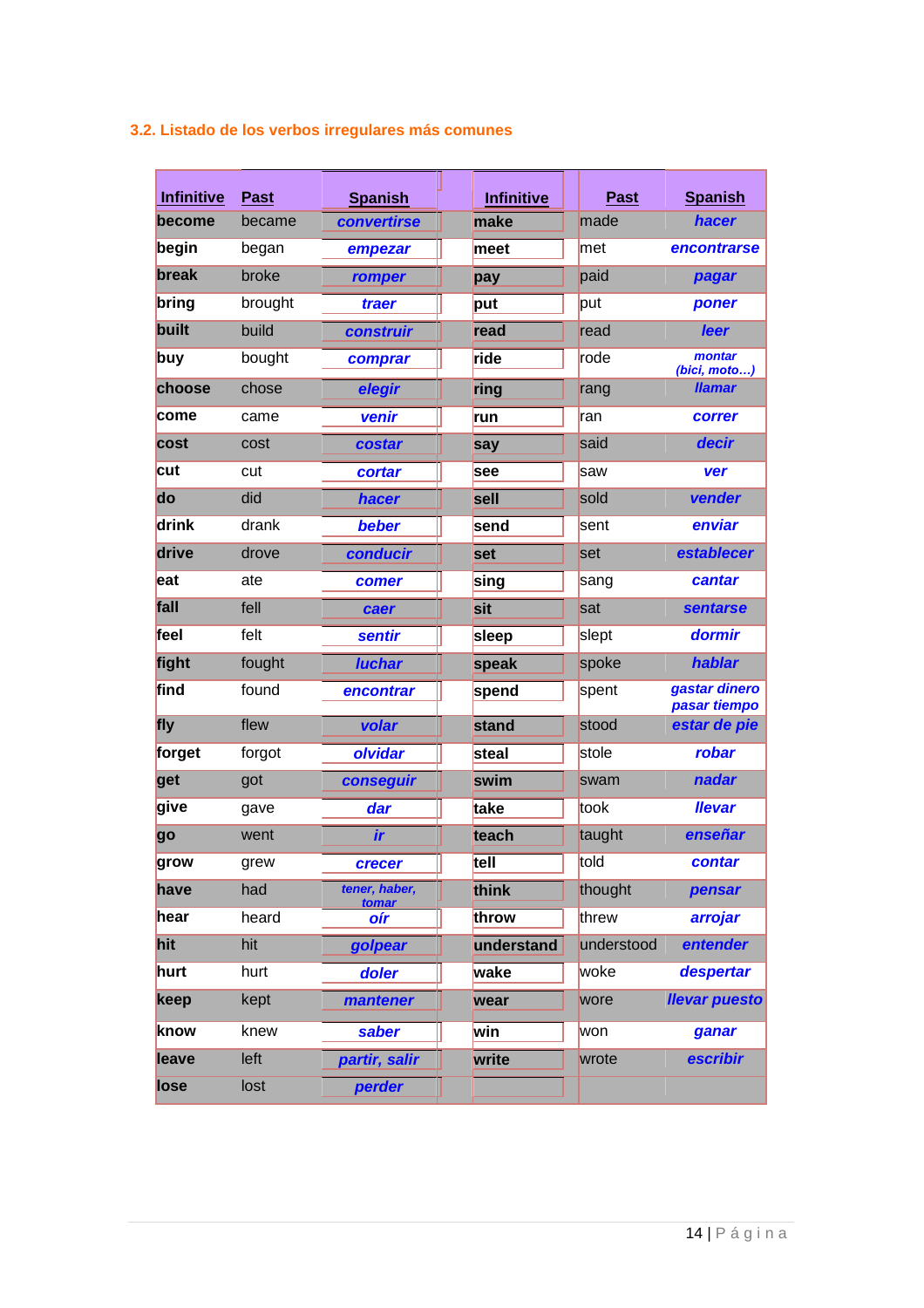| <b>Infinitive</b> | <b>Past tense</b> | <b>Meaning</b> |
|-------------------|-------------------|----------------|
| 1. be             | 1.                | 1.             |
| 2.                | 2. spoke          | 2.             |
| 3. say            | 3.                | 3.             |
| 4. tell           | 4.                | 4.             |
| 5.                | 5. swam           | 5.             |
| 6.                | 6. saw            | 6.             |
| 7. go             | 7.                | 7.             |
| 8.                | 8. understood     | 8.             |
| 9.                | 9. paid           | 9.             |
| 10. sleep         | 10.               | 10.            |
| 11. read          | 11.               | 11.            |

**Activity 13. Complete the chart with the present or past tense of these irregular verbs / Completa el cuadro con formas correspondientes de los siguientes verbos irregulares.**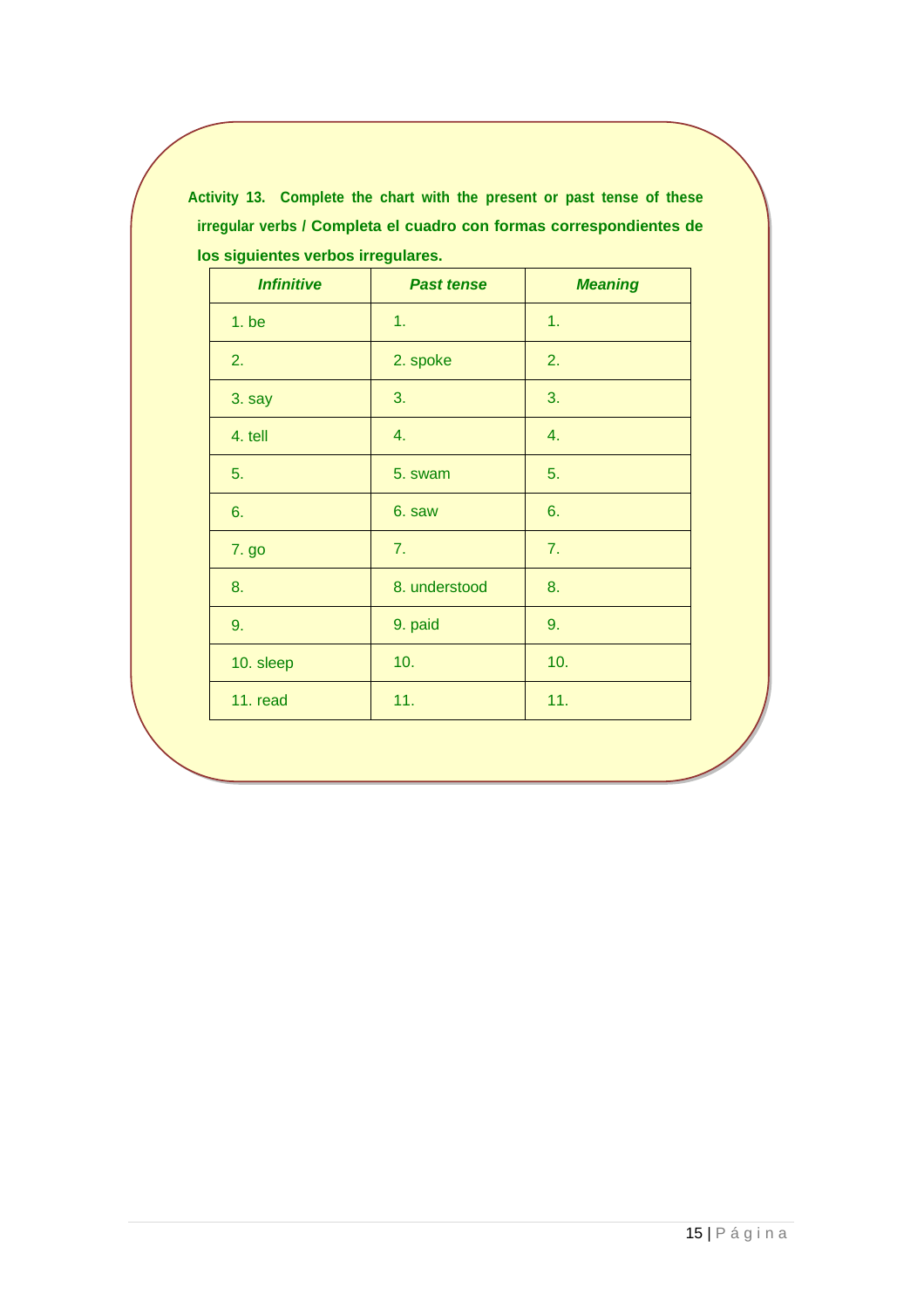# **WRITING**

**Actividad 14. Write to a friend telling him/her what you did last weekend. You can use these questions / Cuéntale a un amigo lo que hiciste el fin de semana pasado. Puedes valerte de este guión para la redacción. •** Where did you go? Who did you go with? **What did you do?** Did you meet new people?  $\checkmark$ **MESSAGE TO A FRIEND**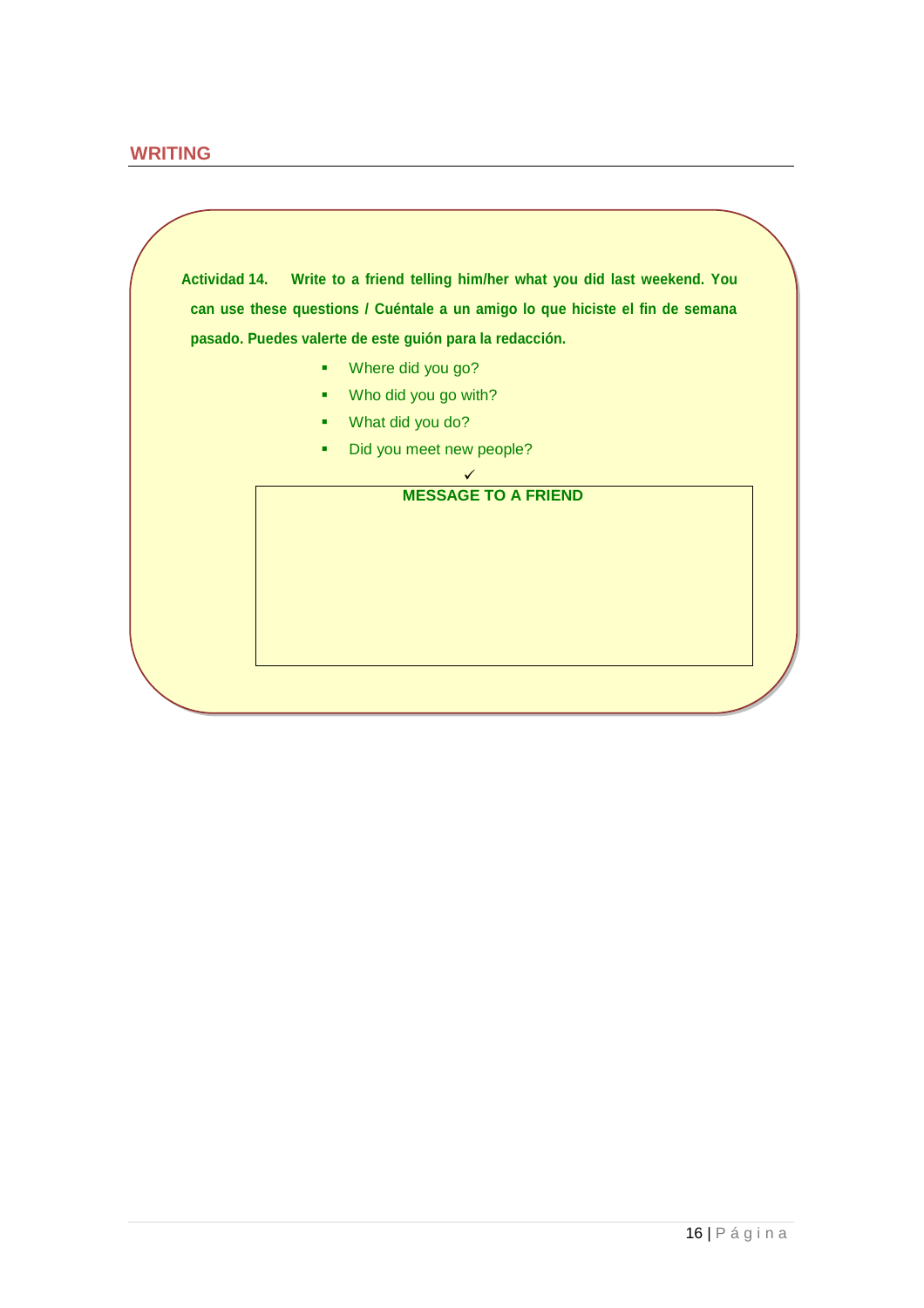# **READING**

**Actividad 15. Read the text on Alfred Nobel. Then, answer the questions / Lee el texto de Alfred Nobel. Luego puedes responder las preguntas.**

#### *ALFRED NOBEL AND THE NOBEL PRIZES*

- Alfred Nobel was a Swedish chemist who invented dynamite. However, he was a pacifist at heart and he had thought that his invention could end all wars.
- He was born in 1833 in Stockholm and didn't go to school because he was tutored at home until the age of 16.
- Alfred's brother died, and a French newspaper mistakenly published that the "merchant of death" had died, and he noticed he didn't want to go down in history with such a horrible epitaph, so Nobel created a will that shocked his relatives and established the now famous Nobel Prizes.
- Nobel left his fortune to the establishment of five prizes (Physics, Chemistry, Physiology or Medicine, Literature, and Peace) to "those who, during the preceding year, have conferred the greatest benefit on mankind."

Fuente[: http://www.ite.educacion.es/es/recursos](http://www.ite.educacion.es/es/recursos)

- 1. What did Alfred Nobel do?
- 2. Where was he from?
- 3. What did Alfred Nobel invent?
- 4. Could he end all wars?
- 5. Why didn't he go to school?
- 6. How many prizes did he establish?

**Actividad 16. Underline in blue all the forms in the past of verb** *be* **in the text Subraya en azul todas las formas del pasado del verbo** *to be* **que aparecen en este texto.**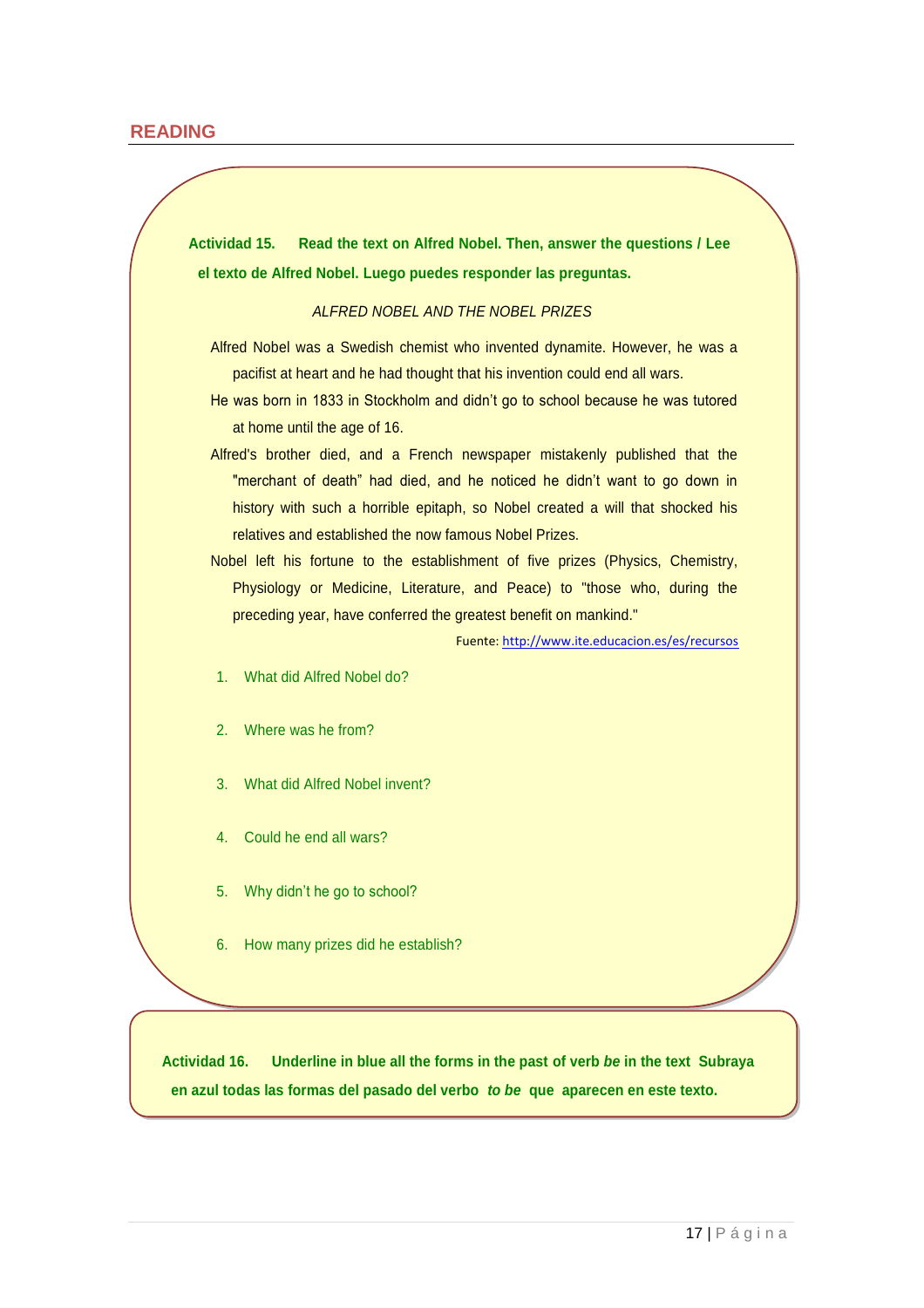**Actividad 17. Underline in red all verbs (regular or irregular) in the past tense in the text / Subraya en rojo todos los verbos (regulares e irregulares) que estén en pasado en el texto anterior.**

# **WRITING**

|                | Actividad 18. Write a short composition saying what you did last summer. |
|----------------|--------------------------------------------------------------------------|
|                | Escribe una pequeña composición contando lo que hiciste el               |
| verano pasado. |                                                                          |
|                |                                                                          |
|                |                                                                          |
|                |                                                                          |
|                |                                                                          |
|                |                                                                          |
|                |                                                                          |
|                |                                                                          |
|                |                                                                          |

# <span id="page-17-0"></span>**3.3. Used to**

Hay otra forma muy común de expresar una acción en el pasado. Esta forma es "**used to**" que es un **[auxiliar modal](http://www.vitutor.com/gramatica_inglesa/modal_verbs/modal_verbs.html)**. En español se suele traducir por **solía** o **acostumbraba**, pero también es frecuente su traducción como pretérito imperfecto del indicativo del verbo que le sigue.

# I used to smoke when I was young -Solía fumar/Fumaba cuando era joven Para hablar de acciones habituales en presente se usa el presente simple, no "used to" ("used to" sólo tiene esta forma no tiene forma presente, ni participio, ni infinitivo, ni forma -ing).

Necesita del auxiliar "did" para la forma negativa e interrogativa:

# **Forma afirmativa e interrogativa Forma negativa**

used to

did not use to =  $=$  didn't use to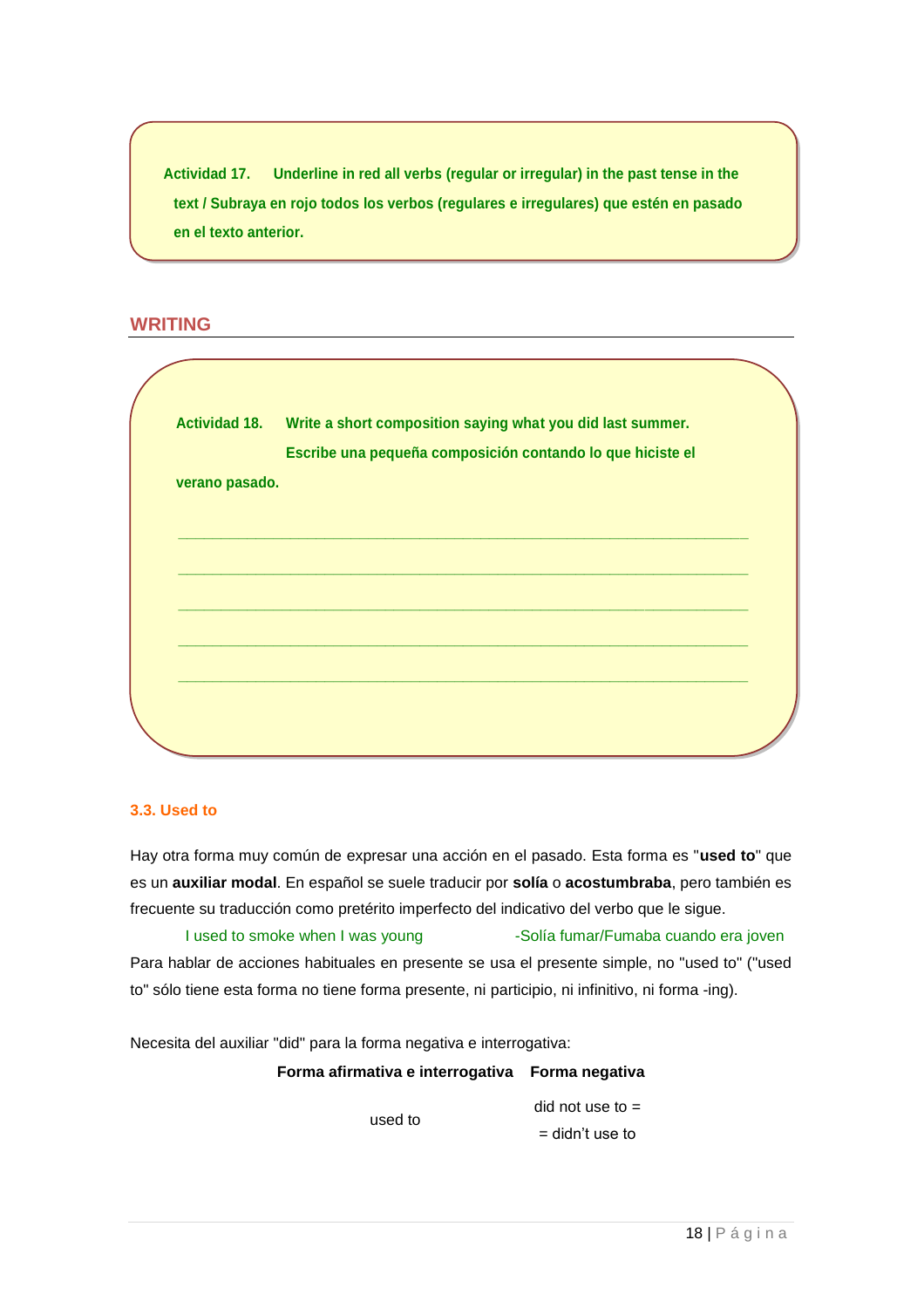Ejemplo de conjugación:

| Afirmativo       | <b>Negativo</b>                           | Interrogativo         |
|------------------|-------------------------------------------|-----------------------|
| I used to swim   | I didn't use to swim                      | Did I use to swim?    |
| You used to swim | You didn't use to swim                    | Did you use to swim?  |
| He used to swim  | He didn't use to swim                     | Did he use to swim?   |
| She used to swim | She didn't use to swim                    | Did she use to swim?  |
| It used to swim  | It didn't use to swim                     | Did it use to swim?   |
| We used to swim  | We didn't use to swim                     | Did we use to swim?   |
| You used to swim | You didn't use to swim                    | Did you use to swim?  |
|                  | They used to swim They didn't use to swim | Did they use to swim? |

# **Usos del "used to"**

| 1 Para hablar de acciones habituales en el pasado. |                                          |
|----------------------------------------------------|------------------------------------------|
| I used to play tennis with my cousin               | -Solía jugar al tenis con mi primo       |
| She used to go to the library every day            | -Solía ir a la biblioteca todos los días |
| 2 Para hablar de estados pasados.                  |                                          |
| They used to be friends                            | -Eran amigos                             |
| They used to be fun                                | -Eran divertidos                         |

# **Otras formas derivadas de Used to: BE / GET / BECOME + used to + Verbo-ing**

Además de su uso en el pasado, también se puede usar "used to" como adjetivo que acompaña a otros verbos.

En este caso el verbo que vaya después tendrá que ir en su forma -ing.

→ "**To be used to**" (estar acostumbrado a).

| I'm used to waiting for him | -Estoy acostumbrado a esperarle |  |
|-----------------------------|---------------------------------|--|
|                             |                                 |  |

→ "**To get used to**" (acostumbrase a).

She got used to living in the town -Se acostumbró a vivir en la ciudad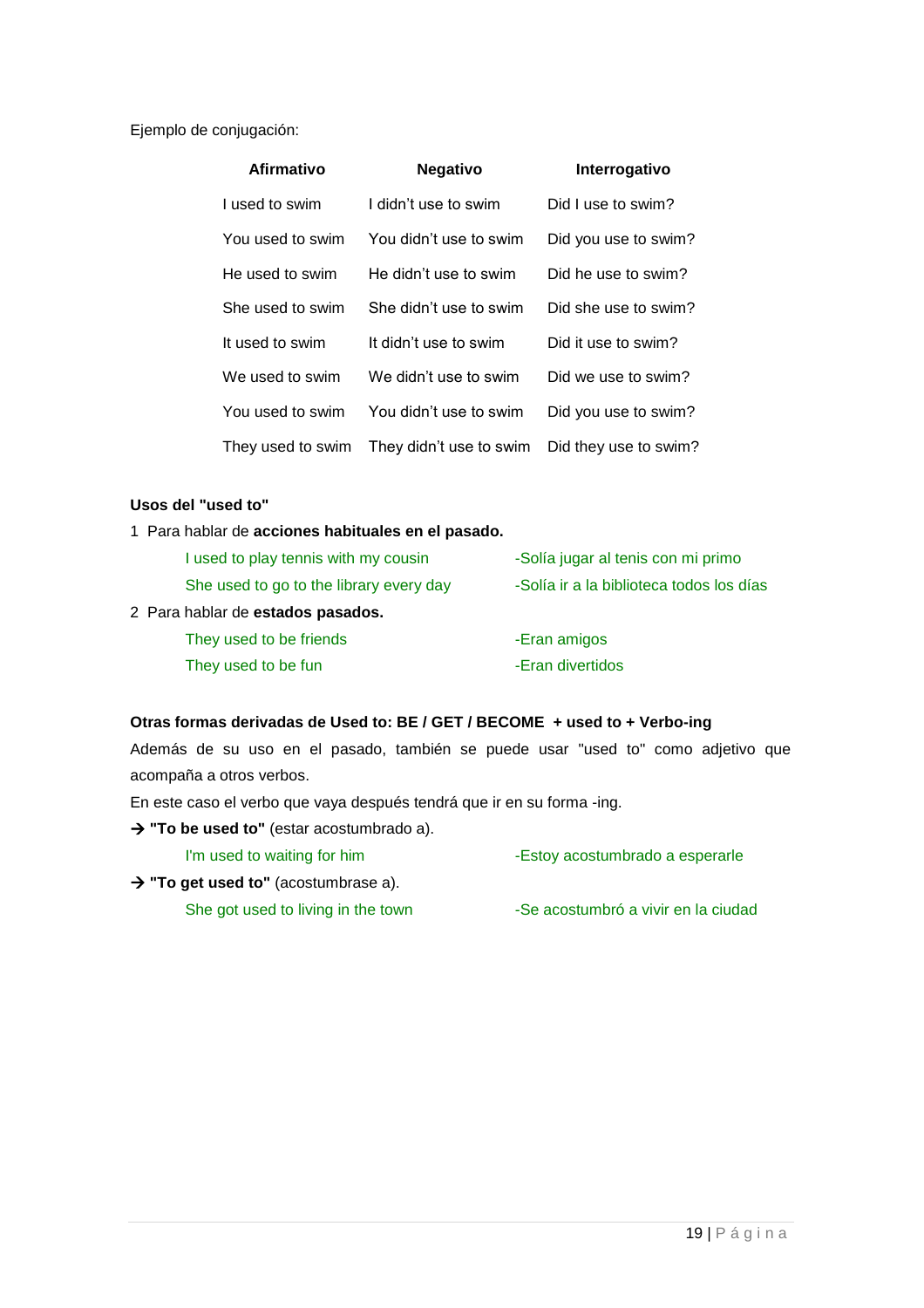| used to                                    |
|--------------------------------------------|
| 1 My sister _____ to smoke.                |
| 2 Did you _____ to live in Liverpool?      |
| 31 like her.                               |
| 4 We sample going to the library all days. |
| 51 __ my teeth when I was two.             |
| 6 ____ play basketball a lot?              |
| 7 ____ to run when I broke my leg.         |
| 8 I _____ drinking wine.                   |
| 9 Do you think we ______ the noise?        |
| 10 _____ to living together?               |

# <span id="page-19-0"></span>**4. El pasado simple del verbo auxiliar can = COULD**

Este tema ya ha sido objeto de estudio profundo en el Módulo III Unidad 5. Aquí haremos una revisión somera.

# <span id="page-19-1"></span>**4.1. Formación**

# **Affirmative**

| <b>Present</b> | <b>Past</b> |
|----------------|-------------|
| I can          | I could     |
| You can        | You could   |
| He can         | He could    |
| She can        | She could   |
| It can         | It could    |
| We can         | We could    |
| You can        | You could   |
| They can       | They could  |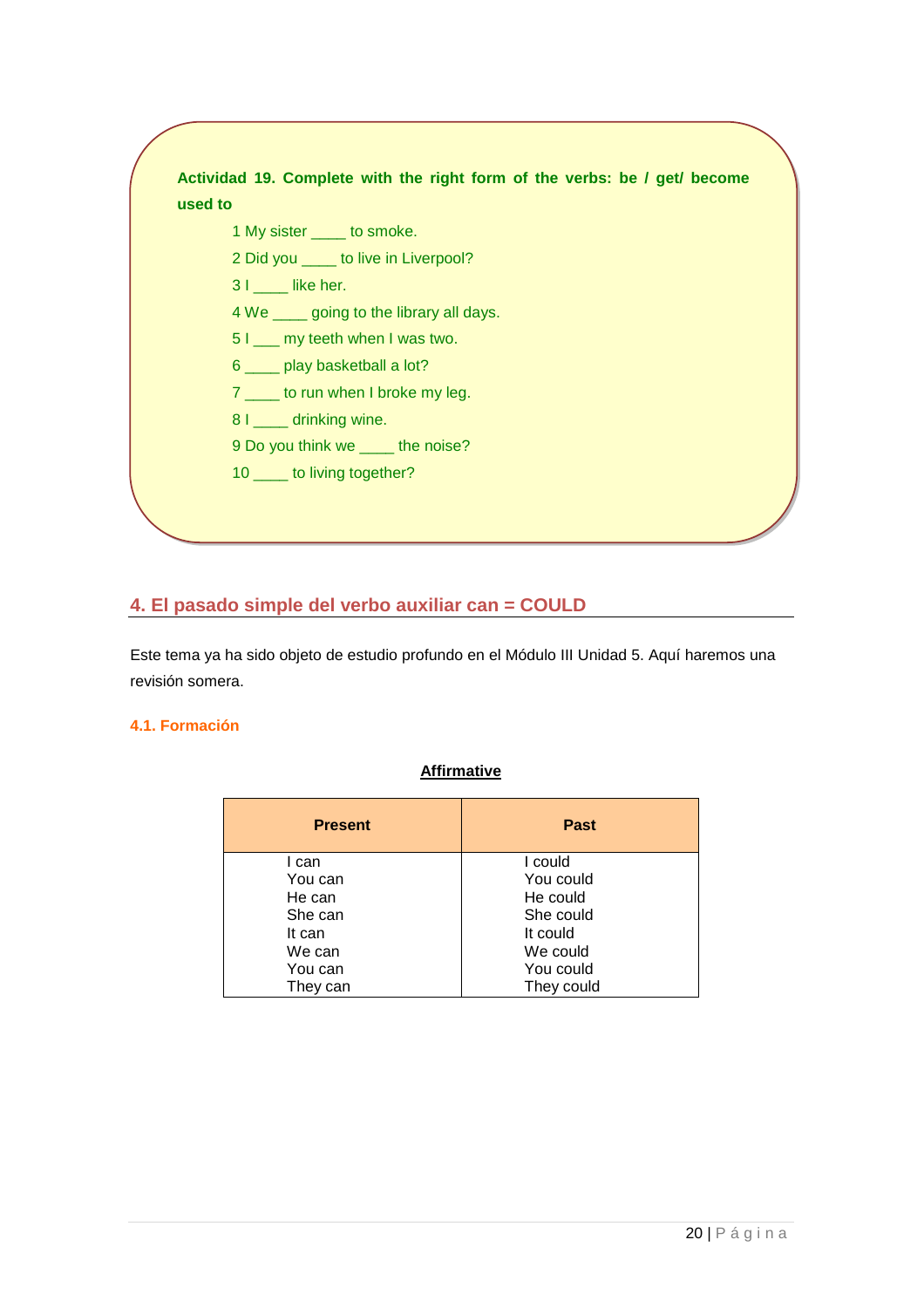# **Negative**

| <b>Present</b> | <b>Present</b> | <b>Past</b>    | <b>Past</b>   |
|----------------|----------------|----------------|---------------|
| cannot         | I can't        | l could not    | couldn't      |
| You cannot     | You can't      | You could not  | You couldn't  |
| He cannot      | He can't       | He could not   | He couldn't   |
| She cannot     | She can't      | She could not  | She couldn't  |
| It cannot      | It can't       | It could not   | It couldn't   |
| We cannot      | We can't       | We could not   | We couldn't   |
| You cannot     | You can't      | You could not  | You couldn't  |
| They cannot    | They can't     | They could not | They couldn't |

# **Interrogative**

| <b>Present</b>    | <b>Past</b>  |
|-------------------|--------------|
| Can I ………?        | Could I ?    |
| Can you ?         | Could you ?  |
| Can he $\ldots$ ? | Could he ?   |
| Can she $\dots$ ? | Could she ?  |
| Can it $\ldots$ ? | Could it ?   |
| Can we?           | Could we?    |
| Can you ?         | Could you ?  |
| Can they ?        | Could they ? |

# **Short answers /Respuestas cortas**

Can you come to my home?

-Yes, I can / No, I can't

Can she swim well?

-Yes, she can / No, she can't

# <span id="page-20-0"></span>**4.2. Usos**

CAN se usa para expresar capacidades (saber hacer algo):

| I can drive          | -Sé conducir       |
|----------------------|--------------------|
| I can play the piano | -Sé tocar el piano |

Se usa para expresar posibilidad:

He can start his lesson today -Puede empezar la clase hoy

También se usa can para pedir permiso:

Can I go to the toilet, please? No, you can't

-¿Puedo ir al baño? No, no puedes

- Siempre va seguido de un verbo en infinitivo sin TO
- COULD también se usa para:
	- **Expresar posibilidad:** $\bullet$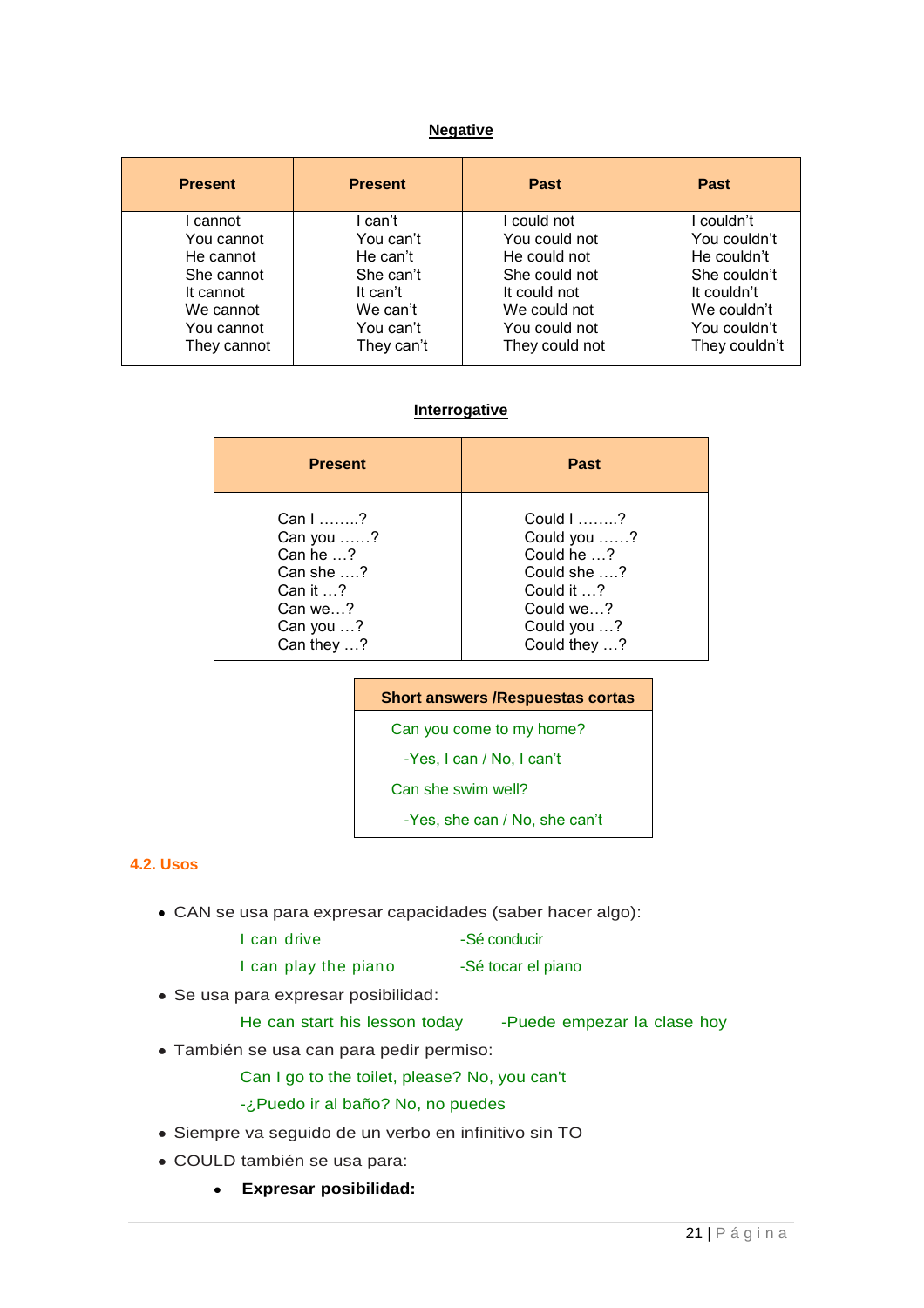James could go to prison for stealing the money

-James podría ir a la cárcel por robar el dinero

**Expresar capacidad en pasado:** 

I could ski quite well when I was 8

-Esquiaba bastante bien cuando tenía 8 años

# **Pedir, dar permiso (más formal que CAN):**

Could I use your mobile to phone my husband?

-¿Podría usar su móvil para llamar a mi marido?

• CAN y COULD son verbos modales, lo cual quiere decir que sólo tienen una forma (can/could).

• No cambian con ninguna persona (no tienen –s en la 3ª persona del singular, por ejemplo).

# Ejemplos:

| Julia could run ten miles when she was<br>younger | -Julia podía correr diez millas cuando era<br>más joven |
|---------------------------------------------------|---------------------------------------------------------|
| They can't use the mobile phone at school         | -No pueden usar el móvil en el colegio                  |
| Can I go to the toilet?                           | -¿Puedo ir al baño?                                     |
| Could I have something to drink?                  | -¿Podría beber algo?                                    |
|                                                   |                                                         |

#### **APRENDE**

En cualquier idioma hay situaciones comunicativas que requieren registros de formalidad que varían según:

-El tema.

-La finalidad del mensaje.

-La relación entre los interlocutores.

-El canal empleado.

#### **OBSERVA**

Fíjate cómo se puede pedir a alguien que cierre la puerta con diferentes registros de formalidad: Close the door! (¡Cierra la puerta!).

Can you close the door, please? (¿Puedes cerrar la puerta, por favor?).

Could you close the door if you don't mind? (¿Le importaría cerrar la puerta?).

*— 'No es necesario que seas capaz de matizar tanto los niveles de formalidad: con un simple "please" ya estás siendo educado.' —*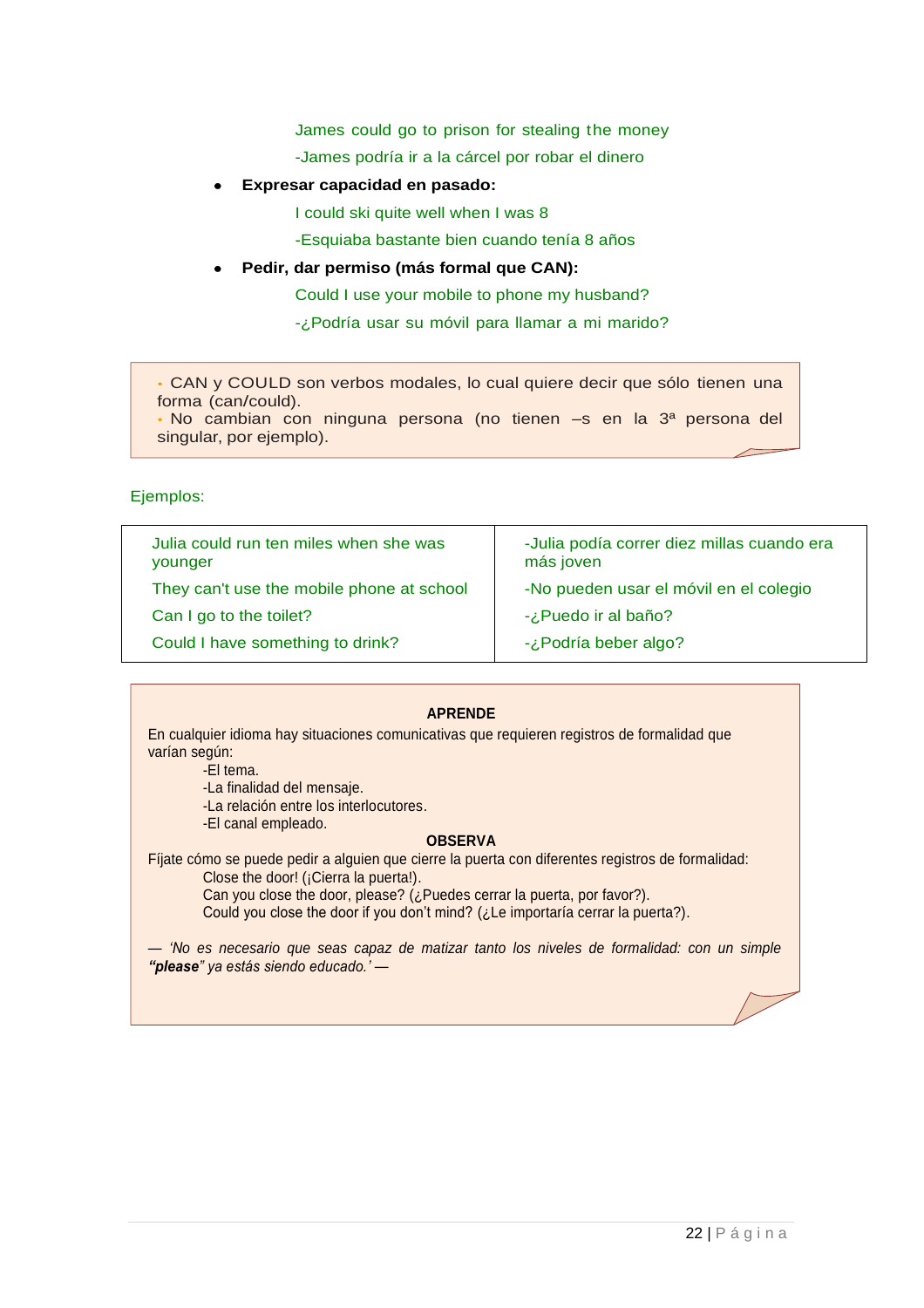**Actividad 20 Complete these sentences with the following verbs / Completa estas frases con los siguientes verbos:**

#### *can / can't, could / couldn't.*

1. I am sorry but I .................... help you to move the piano, I have a backache.

2. My little brother ................... run very fast, he has got lots of medals at home!

3. Joe ..................buy a new car at the moment, he hasn't got the money.

4. The bag is so heavy that Mae ....................... carry it.

5. Johnny .................... dance very well when he was a teenager.

6. Excuse me! ................. you tell me where the toilets are, please?

7. Lauren was very busy yesterday, so he ......................... go to the party.

8. He .................... swim when he was a child, he learnt when he was twenty.

# <span id="page-22-0"></span>**5. Pronunciación**

*LA TERMINACIÓN –ed EN LOS VERBOS REGULARES.*

*1. Si el verbo termina en t o en d, el sufijo –ed se pronuncia /id/.*

*Ejemplo: present: end*

 *Past: ended , se pronuncia /endid/*

*Ejemplo: present: want*

 *Past: wanted , se pronuncia /wantid/*

 *2. Si el verbo termina en un sonido sordo (excepto la t), la terminación –ed se pronuncia /t/. Los sonidos sordos son los siguientes: /p/, /t/, /k/, /f/, /S/, /s/, /0/, /tS/, /h/.*

*Ejemplo: present: ask*

 *past: asked , se pronuncia /askt/*

*Ejemplo: present: type*

 *past: typed , se pronuncia /taipt/*

 *3. Si el verbo termina en un sonido sonoro (excepto la d), la terminación –ed se pronuncia /d/. Todos los sonidos que no están en el apartado 2 se consideran sonoros. Ejemplo: present: clean*

 *past: cleaned , se pronuncia /kli:nd /*

*Ejemplo: present: cry*

 *past: cried , se pronuncia /kraid /*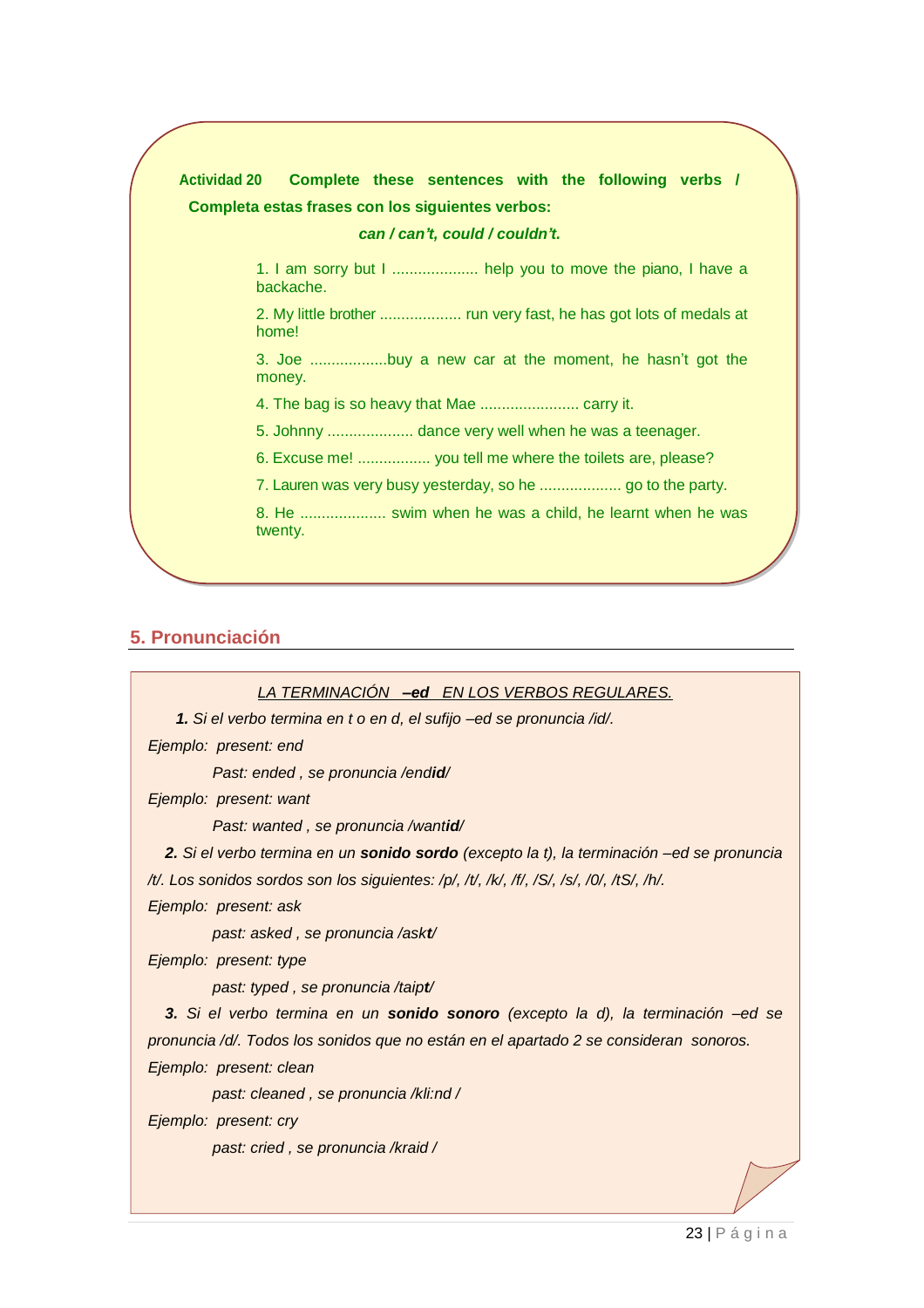**Actividad 21. Classify these regular verbs according to how the past suffix –ed is pronounced / Clasifica los siguientes verbos regulares atendiendo a cómo se pronuncia el sufijo –ed.**

> translate, walk, fail, want, decide, love, remember, paint, watch, work, close, live, wash, open, start.

| /id/       | H      | $\overline{Id}$ |
|------------|--------|-----------------|
| translated |        |                 |
|            | walked |                 |
|            |        | failed          |
|            |        |                 |
|            |        |                 |
|            |        |                 |
|            |        |                 |
|            |        |                 |
|            |        |                 |
|            |        |                 |
|            |        |                 |
|            |        |                 |
|            |        |                 |
|            |        |                 |
|            |        |                 |

# <span id="page-23-0"></span>**Ejercicios de autocomprobación**

# **Ejercicio 1. Write these sentences in English.**

# **Escribe en inglés las siguientes frases:**

- 1. Los niños pueden ir al cine . .............................................................................
- 2. Mi padre no sabe conducir. ..............................................................................
- 3. Mi amiga no sabe nadar. ..................................................................................
- 4. Yo sabía nadar cuando tenía cinco años. .........................................................
- 5. ¿Puedes ayudarme con mis tareas? ..................................................................
- 6. Juan no puede ir a la fiesta esta noche, tiene mucho trabajo.........................................

# **Ejercicio 2. Put the words in order to form questions. See the example. Ordena las palabras para formar preguntas. Fíjate en el ejemplo.**

1. go, where, holiday, you, on, did ?